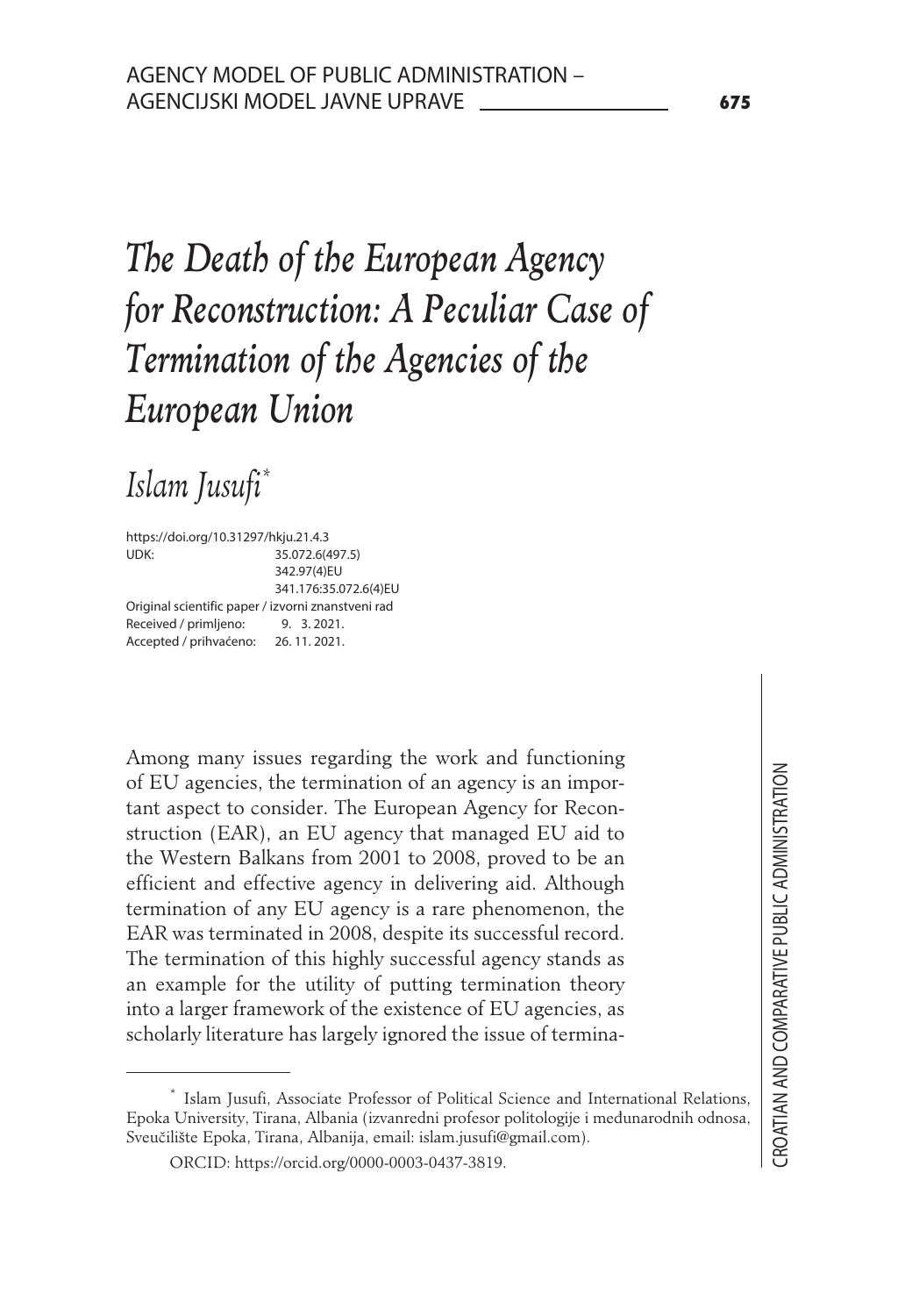tion in the work of the EU agencies. The EAR represented an institutional model of independence from politics and policy-making. The purpose of this paper is to assess the structure and operations of the EAR and reasons that led to its termination.

*Keywords*: EU, agencies, European Agency for Reconstruction, institutional termination, Western Balkans

# 1. Introduction

Nearly all EU member states host an EU agency that deals with issues related to *acquis communautaire*. Within this framework, agencies have played a significant role in European integration processes. The lifespan of EU agencies is an important aspect to consider, as various changes have been observed in their operations. The European Agency for Reconstruction (EAR), an EU agency that managed the EU aid to the Western Balkans from 2000 to 2008, proved to be an efficient and effective agency in delivering aid, considering the EU's cumbersome procedures for contracting and disbursement of aid. However, the EAR was terminated in 2008, despite its successful record.

The EAR represented an institutional model of independence from politics. The call by the European Commission (EC) for the integration of aid management with policy / politics with EC services or the European External Action Service won the argument for keeping aid away from policy-making bodies of the EU, leading to the termination of the EAR in 2008. Thus, it is important to consider the case of the EAR with respect to the institutional design it offered and the reasons why it was terminated. The specific circumstances which resulted in the termination of the EAR provide a unique learning tool. Significant resources for aid were allocated to the Western Balkans under the management of the EAR. The case of the EAR offers a rare institutional experience of the establishment, operations, and termination of an EU agency. This paper provides a picture of a comparative model of the EAR within the parameters of work of other EU agencies. As a result, it is important to consider the case of the death of the EAR, as it provides some interesting opportunities for learning.

At the time the EAR was in operation, the agency phenomenon within the scope of the EU was new, and was recognized and researched by scholarly literature in very limited ways. More recently, however, there has been an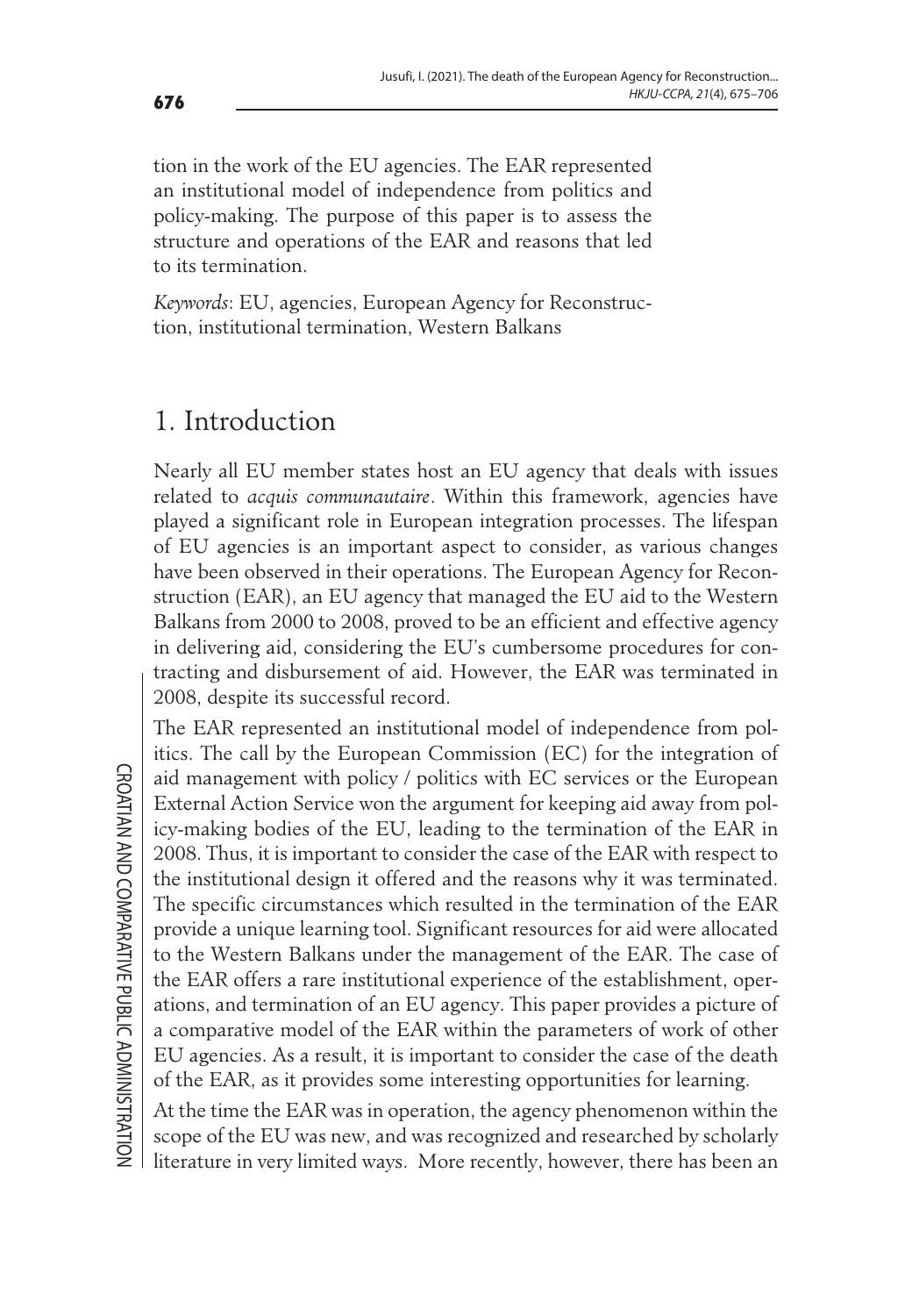increase in efforts to document and analyse the emergence, the work and the design of EU agencies. In this light, the volume of important scholarly work on EU agencies has increased in recent years (Rittberger & Wonka, 2011; Kreher, 1997; Busuioc, 2009). What is also worth considering is the emergence of different projects such as the Academic Research Network on Agencification of EU Executive Governance (TARN), and Agency Governance and its Challenges to the EU System of Representation, that have aimed to promote interdisciplinary research regarding the agencification of EU executive governance. However, the focus on termination of EU agencies is lacking in scholarly literature. While there have been studies on how the work of EU agencies has played out in various contexts, the number of studies focusing on their termination is still very limited.

This paper, therefore, focuses on the debate about the mission of the EAR, its institutional design and reasons for its termination. It tries to address a set of questions that occupy scholarly work in regard to EU agencies, by looking specifically at the case of the EAR: Why was the EAR established? What was its institutional design and governance? What does the EAR tell us about the endurance or life and death of EU agencies? This article investigates the trajectory of the EAR as a prime example to showcase the termination phenomenon in the lives of EU agencies.

#### 2. Overview of Literature, Theoretical Framework and Research Method

The termination of EU agencies is a rare phenomenon. The literature in the field of international institutions has long asserted their resilience and endurance, despite the challenges to their existence (Eilstrup-Sangiovanni, 2021). However, the death of institutions, whether national or international, is a common occurence. Approximately 40% of international institutions, a category to which EU agencies broadly belong, have been terminated (Debre & Dijkstra, 2021). The same has happened with institutions at national level across many European countries. Driven by this tendency, scholars of public administration have studied the termination phenomenon in the public sector since the 1970s (Lim, 2021). Termination is defined as "the deliberate conclusion or cessation of specific government functions, programs, policies, or organizations" (Daniels, 2001). Lately, the termination research has also been extended to include the study of the death of international institutions (Eilstrup-Sangiovanni, 2021; Debre & Dijkstra, 2021).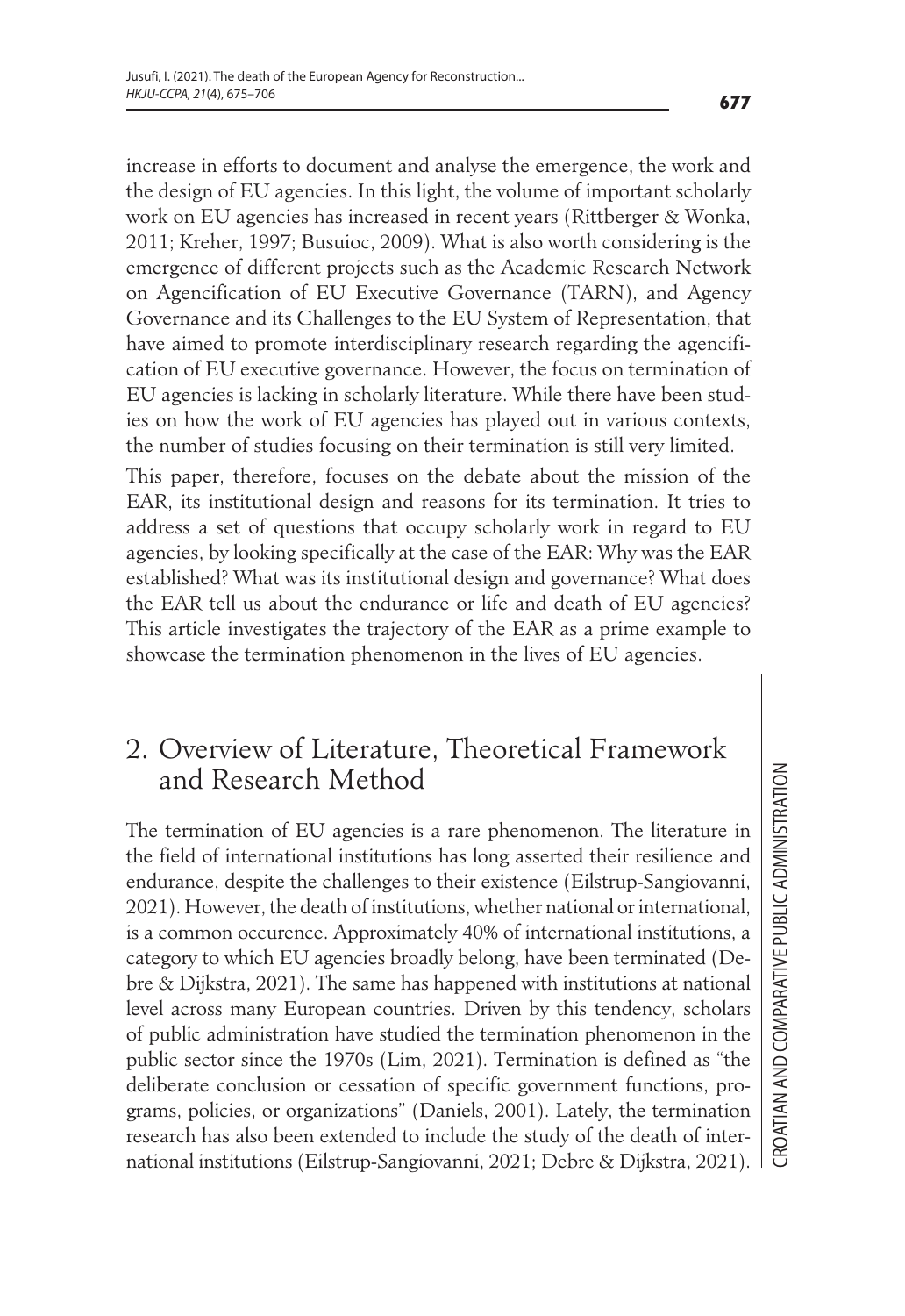The termination literature has benefited greatly from the research that explained the causes of organizational termination, such as organizational adaptation (Boin et al., 2017), density dependence (Moldogaziev, Scott & Greer, 2019), policy agenda (Mortensen & Green-Pedersen, 2015), age (O'Leary, 2015), political ideology (deLeon, 1997), performance (Gilmour & Lewis, 2006), size of the secretariat (Debre & Dijkstra, 2021), exogenous factors such as geopolitical upheaval (Eilstrup-Sangiovanni, 2021), and new aid policies calling for the merger of aid management with the policy (Corbett & Howard, 2017).

According to Corbett and Howard (2017), development policy has intrinsic value for the issue of termination as aid agencies across the world tend to share a tenuous existence. For example, the Australian aid agency (AusAID) was terminated in 2013. The Canadian International Development Agency (CIDA) was abolished in 2013, despite having existed since 1966, while the New Zealand's NZAID was terminated in 2009. The US-AID has faced repeated termination attempts and has at various times had its functions integrated with the State Department. The most notable exception to this global trend is the UK's Department for International Development (DfID), which has managed to grow substantially in both size and autonomy in recent years. One reason for this tenuous existence is that foreign aid is a discretionary area of government spending, frequently with scarce domestic political support. That is, citizens want their government to give aid but they do not want them to give too much nor do they want foreign aid to be prioritized over domestic policy area. As a result, aid has proven to be a target during campaigns, thus becoming vulnerable for termination (Corbett & Howard, 2017). The perpetually tenuous existence of aid is what makes the case of the EAR so valuable in debates about termination. Also, the contemporary risk of termination is fundamentally shaped by the "post-New Public Management" discourse, where political actors argue the importance of reasserting ministerial control and political accountability over the "organisational zoo" of inconsistent administrative arrangements left over from earlier era of specialisation and managerial devolution (Christensen & Lègreid, 2005).

While many of these factors may account for the survival or death of international institutions, termination receives very little scrutiny in the framework of research on EU agencies. The aim of this article is to fill this gap by focusing on the case of the EAR. Although this is a study of a single case, it contributes to several avenues of research into the EU agencies and institutional termination. First, it contributes to insights regarding when and how international institutions die. Second, in doing so, it also helps refine the existing termination theories of why some institutions die.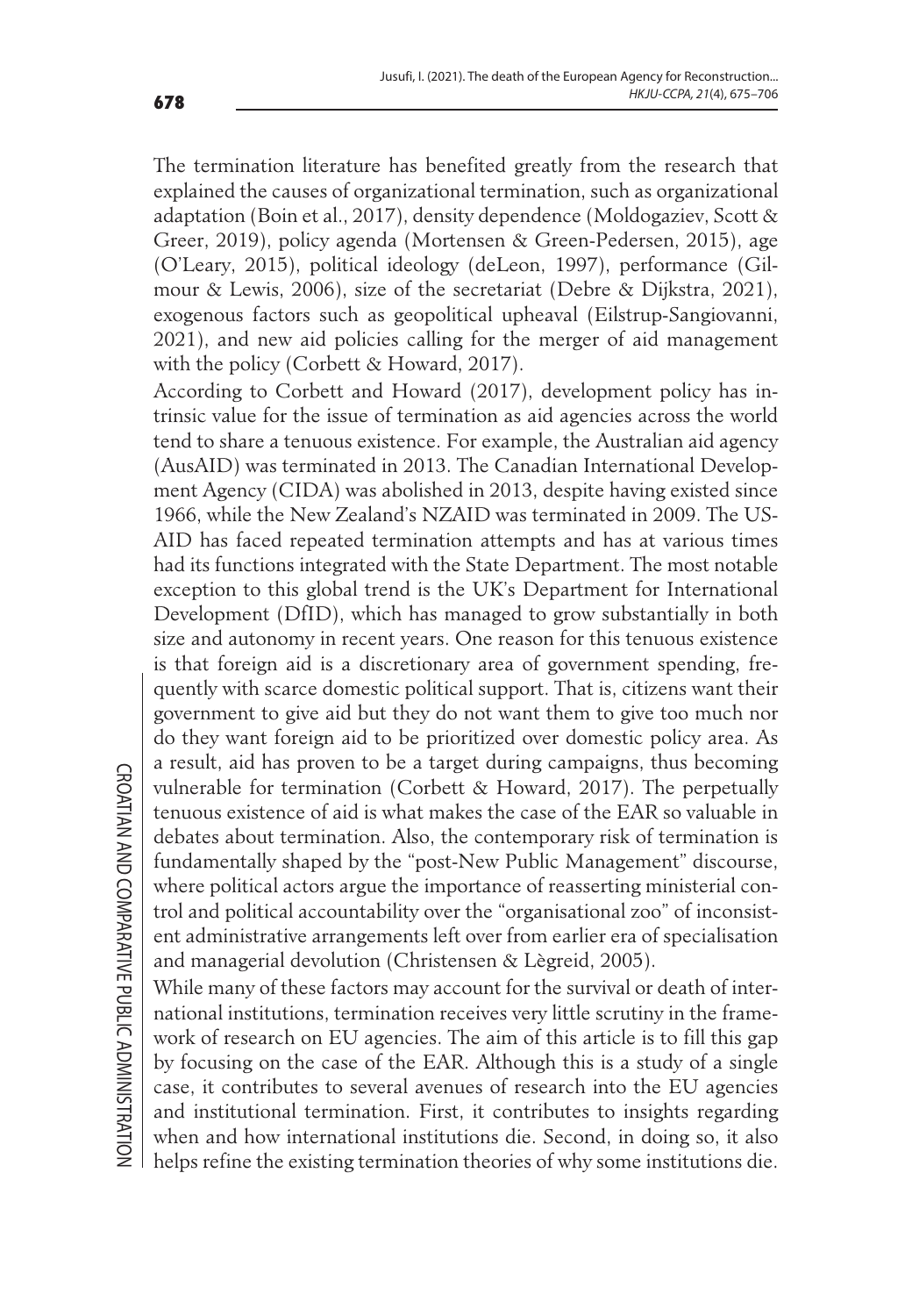This article therefore asks why the EAR failed to survive, thereby contributing to the emergence of literature on the death of EU agencies.

The paper uses a qualitative method which can be best described as a process-tracing approach. The article was first developed on the basis of a review of available official documentation, reports, and scholarly publications. After collecting the initial data, an attempt was made to identify events and developments that related to the life and death of the EAR. The primary focus was on the timeframe of 2001-2008 in process-tracing of important aspects in the life of the EAR. This method also included participant observations, as the author was closely involved in following the developments regarding the closure of the EAR.

In order to explore the trajectory of the life and death of the EAR, the article firstly reviews its birth. Secondly, it looks to identify the EAR's institutional design. Following these discussions is an analysis of its performance and the process of its termination. The final section concludes with an analysis of the results seen in the case of the EAR, and examines the implications of the findings.

#### 3. The Birth of the European Agency for Reconstruction

This section seeks to identify the factors which resulted in the establishment of EU agencies, and in this specific case the birth of the EAR. The existing literature focuses on structural factors and trends, such as the rise and growth of the regulatory state, functional imperatives which triggered the demand for independent agencies, as well as the role of inter-institutional politics and "power games" within the EU (Rittberger & Wonka, 2011; Christensen & Lægreid, 2005; Elgie & McMenamin, 2005) as factors for the emergence of EU agencies. It also asserts that the agencies emerged to ensure that regulatory policy decisions and providing information for regulatory policy-making were appropriate for the purpose of insulating agencies from re-election-seeking politicians and instead leaving them in the hands of independent regulators who would adhere to professional considerations (Rittberger & Wonka, 2011). From this perspective, the EAR can be considered an agency that sought to ensure the credibility and integrity of the EU in the field of aid management. Another perspective is to look at EU politics and inter-institutional strategic bargaining among member states, the EC, and the European Parlia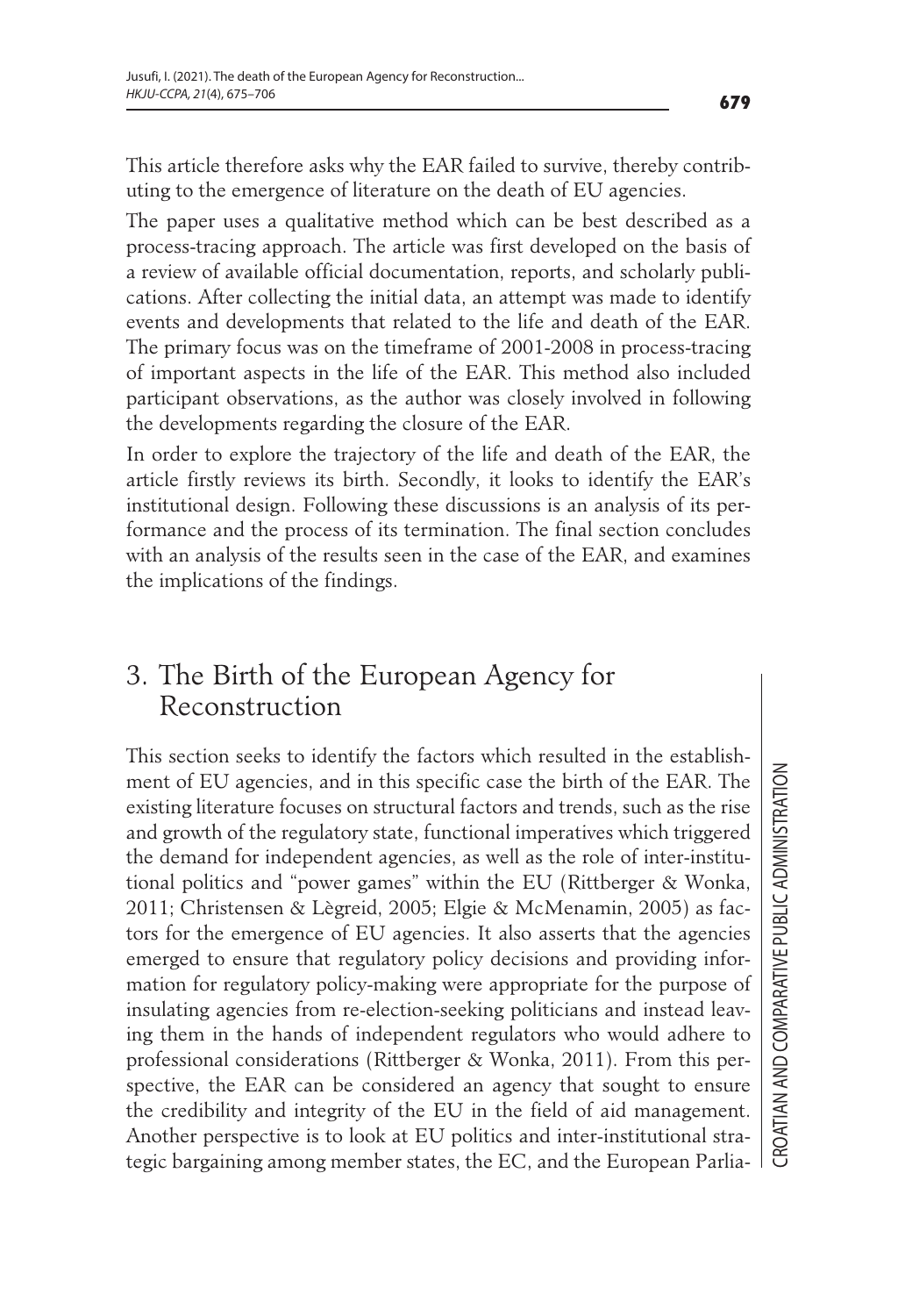ment (EP) as a source of the emergence of EU agencies (Kelemen, 2002; Roederer-Rynning & Daugbjerg, 2010), which can also be considered a reason for the establishment of the EAR.

Several different types of agencies have existed under the umbrella of the EU, including decentralised agencies, agencies under Common Security and Defence Policy, executive agencies, EURATOM agencies and bodies, among others (European Commission, 2008). The EAR was a sort of a decentralised agency which had a specific role, built upon its own legal basis of Council Regulation (2000b). In the categorisation of agencies developed by Kelemen (2002), the EAR falls within the category of neither information gathering agencies nor regulatory agencies. According to Pollak and Riekmann (2008), it was an executive agency. The EAR introduced a new management dimension and was an answer to the desire for geographical devolution and the need to cope with new tasks of technical nature. It operated as a subcontractor to the EC for the management of EU's aid (Pollak & Riekmann, 2008). The EAR was entrusted with the task of distributing EU money throughout the former Yugoslavia and as such, it was a rare instance of actual transfers of powers from the EC to bureaucratic structures. The EAR was an exception in that it enjoyed budget implementation powers that are normally vested in the EC, according to the EC Treaty (Dehousse, 2008; Court of Justice of the EU, 2008; Korkea-aho, 2016).

The EAR was an independent body with its own legal personality and its own basic Council regulation (2000b), entrusted with the task and responsibility of managing and administering the EU aid to the Western Balkans Four or WB4 (Kosovo, Montenegro, North Macedonia, and Serbia). The EAR's *raison d'être* was primarily to serve as a facilitator for the WB4 "on the road to Europe" (Bastian, 2008; Keane, 2005). The EAR as a decentralised agency was in charge of operational activities (European Commission, 2008). Therefore, the EAR as an operational and autonomous agency can be grouped under the category of decentralised agencies and may be considered a  $1<sup>st</sup>$  pillar agency based on the EC Treaty (Flinders, 2004).

Most agencies have an undetermined lifespan, with the exception of the EAR (and ENISA) which was established as a temporary agency for a limited period of nine years (2000 to 2008). The duration of the EAR's mandate was extended twice. The agency was continuously evaluated with the aim of reconsidering its mandate and even its very existence, first leading to a renewal of its mandate, followed by a change in the mandate, and finally its dissolution. Initially, it was established with a five-year mandate.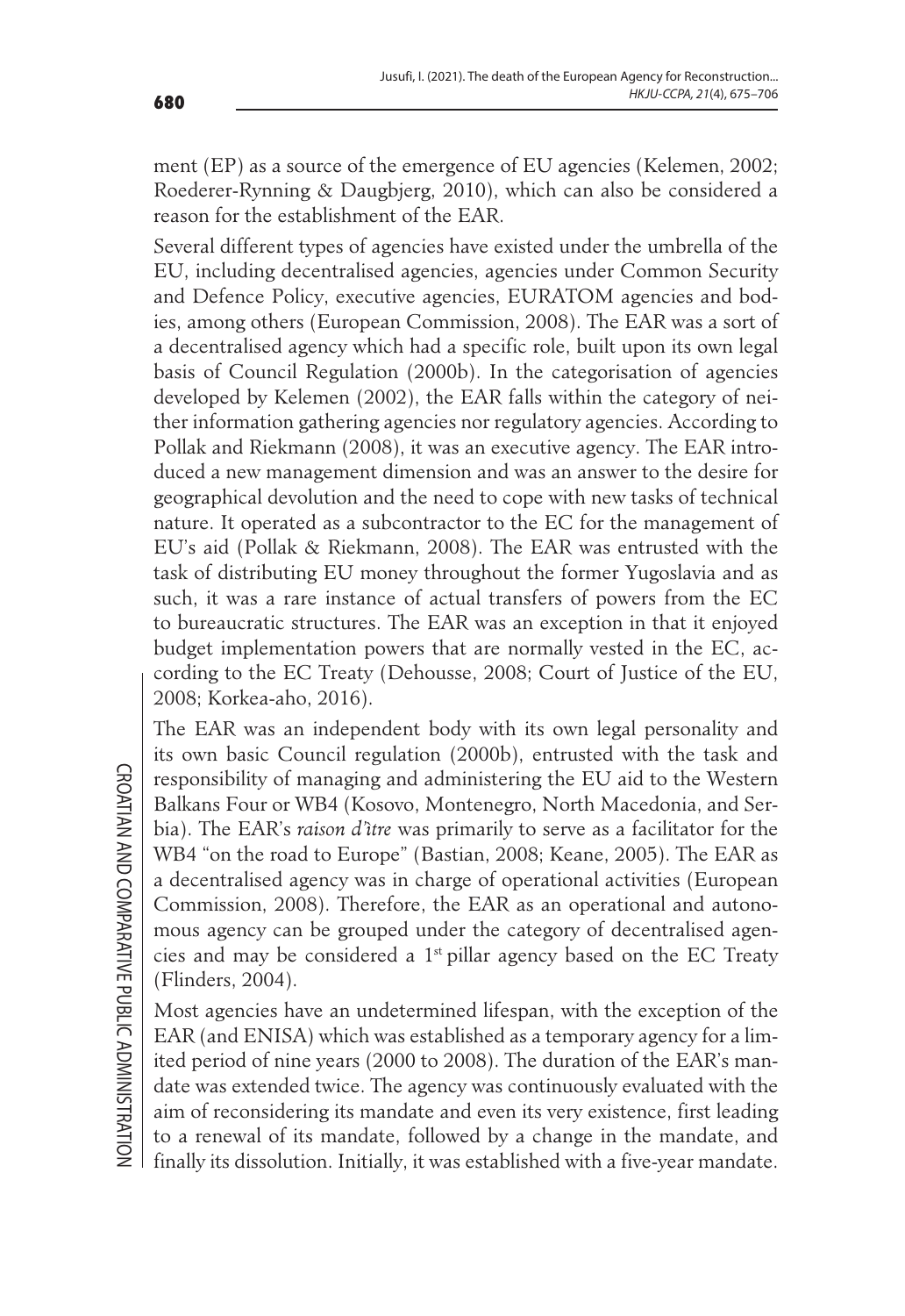Later, as the need arose, the initial five-year mandate was extended twice by the EU Council, first in 2004 and then in 2006, until the end of 2008 (Council of the EU, 2004, 2006; European Commission, 2004).

The EAR was established in February 2000 by the EU Council for the purpose of managing primary EU aid to the WB4 (Radeljić, 2014; Council of the EU, 2000b). Until 2000, EU aid to the WB4 was managed directly either by EC services in Brussels or by national authorities. It was the war in Kosovo that led to the establishment of the EAR in 2000, with the aim of assuming responsibility for the management of EU aid on the former Yugoslav territories (Nieminen, 2006; Tzifakis, 2013), including the aid dating back to 1997. Until the end of 2008, the EAR was principally responsible for the management of the CARDS national programmes in the WB4 (Grimm & Mathis, 2015). The CARDS regional programmes were directly managed by the EC in Brussels. The EAR contracted the CARDS programme fully before its closure. Once the agency was closed, EU delegations took over the responsibility for managing and disbursing project activities.

In the 1990s, EU assistance to the Western Balkans was delivered through ECHO, PHARE, and OBNOVA programmes in order to enhance stability and prosperity in the region. ECHO provided humanitarian aid, OBNOVA provided assistance in reconstruction and rehabilitation, while PHARE focused on institutional building and cross-border cooperation. At the turn of the century, the CARDS programme was launched to focus on political, institutional and economic transition, and later, on EU convergence. Also, the EU provided macro-financial assistance in the form of balance of payments support to the region. As a response to the crises in the region, the EU also initialised the Emergency Response Programmes, which were designed to mitigate the consequences of the conflicts (Mace, 2004). The EAR took over the management of all these programmes, and kick started the implementation of the CARDS national programmes, and led to the planning of pre-accession assistance (Council of the EU, 2000a) under the title Instrument for Pre-Accession Assistance.

The EAR took over the work of the European Commission Task Force for Kosovo (Reliefweb, 1999) and subsequently expanded its activities to Serbia, Montenegro and then North Macedonia (Bastian, 2008; Council of the EU, 2001). It was designed as an instrument of support for the EU reconstruction efforts in Kosovo following the crisis in 1999, and the Emergency Assistance Programme in Serbia and Montenegro after the end of the Milosevic regime in 2000. The Feira European Council of June 2000 emphasised the EAR as an authority implementing the CARDS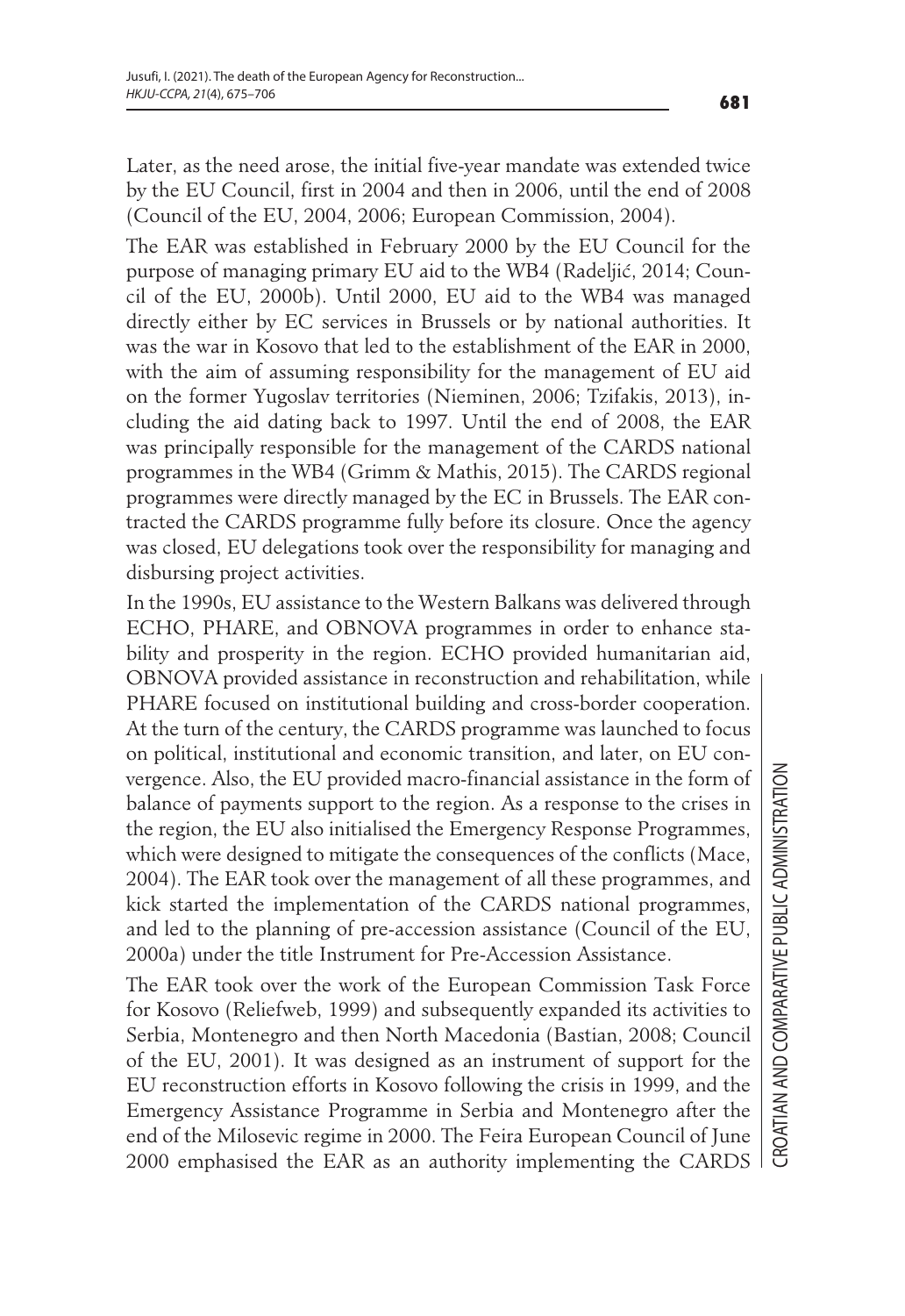programme (European Council, 2000). Its mandate was then extended to North Macedonia in 2001 to support the implementation of the Ohrid Agreement, which brought an end to the conflict in the country (Council of the EU, 2001). Later, it was also entrusted with the implementation of assistance to encourage economic development of the Turkish Cypriot community (Council of the EU, 2006). However, the assistance to the Turkish Cypriot community in this capacity was never realised due to EAR's closure.

The EAR's aim was to support the reconstruction of damages incurred during the war in the WB4: rebuilding homes, power plants and power lines, hospitals and schools (Kovacs, Matopoulos & Hayes, 2010; Minervini, 2002; Vrbensky, 2009). The regulation that established the EAR included its justification, but it did not sufficiently explain why new policy instruments had to be implemented through an agency, rather than other avenues. However, the reasons for establishing the EAR included the need to ensure the speed of aid delivery, to implement tasks in a framework of dialogue with local partners and beneficiaries, and to develop a specific plan to deliver targeted aid. Thus, the EAR was born as a response to these special circumstances and to the urgent need of post-conflict reconstruction of the WB4 (Chivvis, 2008; Tsoukalis, 1999). The EAR was designed to assist in the rehabilitation of the infrastructure and public utilities necessary to bring life back to normal for the people of the WB4 (Kilibarda, 2011; Kirchner, 2013). The contributions of the EAR to the post-war reconstruction of the former Yugoslav states that had been affected by the Kosovo war (Anastasakis, 2008) represented an aspect of the new approach that viewed the countries of the region as potential EU members (Friis & Murphy, 2000).

All of the WB4 countries where EAR was present were involved in the wars that followed the breakup of Yugoslavia. In this light, the initial task of the EAR was to help the countries recover from the wars and conflicts that led to human suffering and substantial material damage. The EU determined that it should be a major player in helping stabilise and reconstruct the region following the conflicts (Greicevci, 2011). It was therefore seeking an effective and efficient way to deliver assistance to those territories. For post-crisis reconstruction, the most important criteria for success were to quickly calm ethnic tensions, bring aid to individuals most in need, and avoid misallocation and diversion of resources to opportunists (Bastian, 2008). This was a clear sign that the EC wanted to play a bigger role in the region (Stewart, 2008). Thus, setting up an agency such as the EAR in the host country or region was a result of lessons learned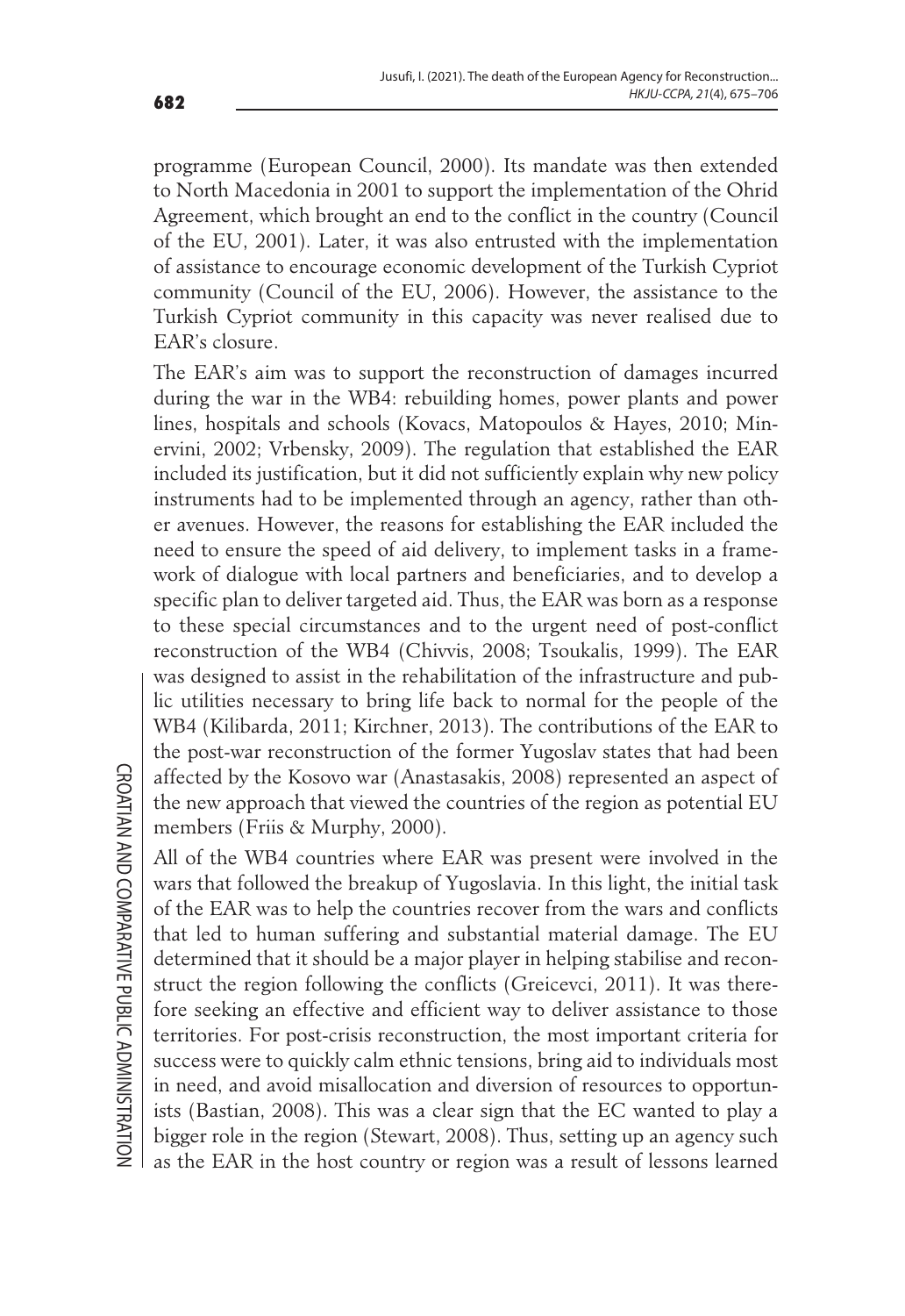from the experience of heavy, inflexible bureaucracy and corruption, as was the case with EU aid to Bosnia (Friis& Murphy, 2000). Therefore, procedures of the EAR had to be localised, flexible and very close to the field, acting as directly as possible with local partners, and making use of information and competence networks (Ramboll, 2009).

After the most critical reconstruction tasks were fulfilled, the EAR assisted in institutional reform, eventually supporting the European integration processes of the WB4. Thus, while remaining committed to its main task of delivering highly specific infrastructure reconstruction aid to WB4, its work changed gradually in response to the changes on the ground and changes in the context regarding the opening of the European integration perspective to WB4 (Ramboll, 2009). For implementing the assistance, it relied on the services of international and regional profit and non-profit organizations selected by specific tenders such as services, grants, twinning, supplies and works, as well as other modalities. The EAR was responsible for all phases of operations required to implement the aid programmes, including planning and preparation of annual assistance programmes, drawing up terms of references, preparing and evaluating invitations to tender, signing and awarding contracts, effecting payments, monitoring, and evaluation (Council of the EU, 2000b). The EAR was thus responsible for the full project cycle management. Although it had the mandate to implement aid programmes under the arrangements with EU Member States, other donors and international financial institutions (Council of the EU, 2000b), it rarely did so. Its main work was geared towards implementing EU aid. The total amount of EU aid managed by the EAR during its existence amounted to more than EUR 3 billion (Bastian, 2008; European Agency for Reconstruction, 2009). It is estimated that the agency had an annual budget of EUR 500 million, which funded everything from mine clearance, repair of infrastructure, environmental protection, and health care to energy supply (Buzar, 2008; Coker, 2003; Gorton et. al. 2010; Jednak et. al. 2009; Kumkar, 2003; Rexha & Kopacek, 2010; Simićet. al. 2010; Supic et. al., 2010; Taleski, 2009). The support provided to the energy sector had a major impact, leading to record outputs from power stations, significant reductions in pollution, and a much more reliable and stable power supply system (Golusin, Tesic & Ostojic, 2010). The bulk of the amount managed by the EAR was accounted for by the CARDS programme. Overall, the EAR was successful and efficient in delivering reconstruction assistance to the WB4. It was widely recognized by many as an efficient and flexible tool with a proven track record of delivering substantial assistance.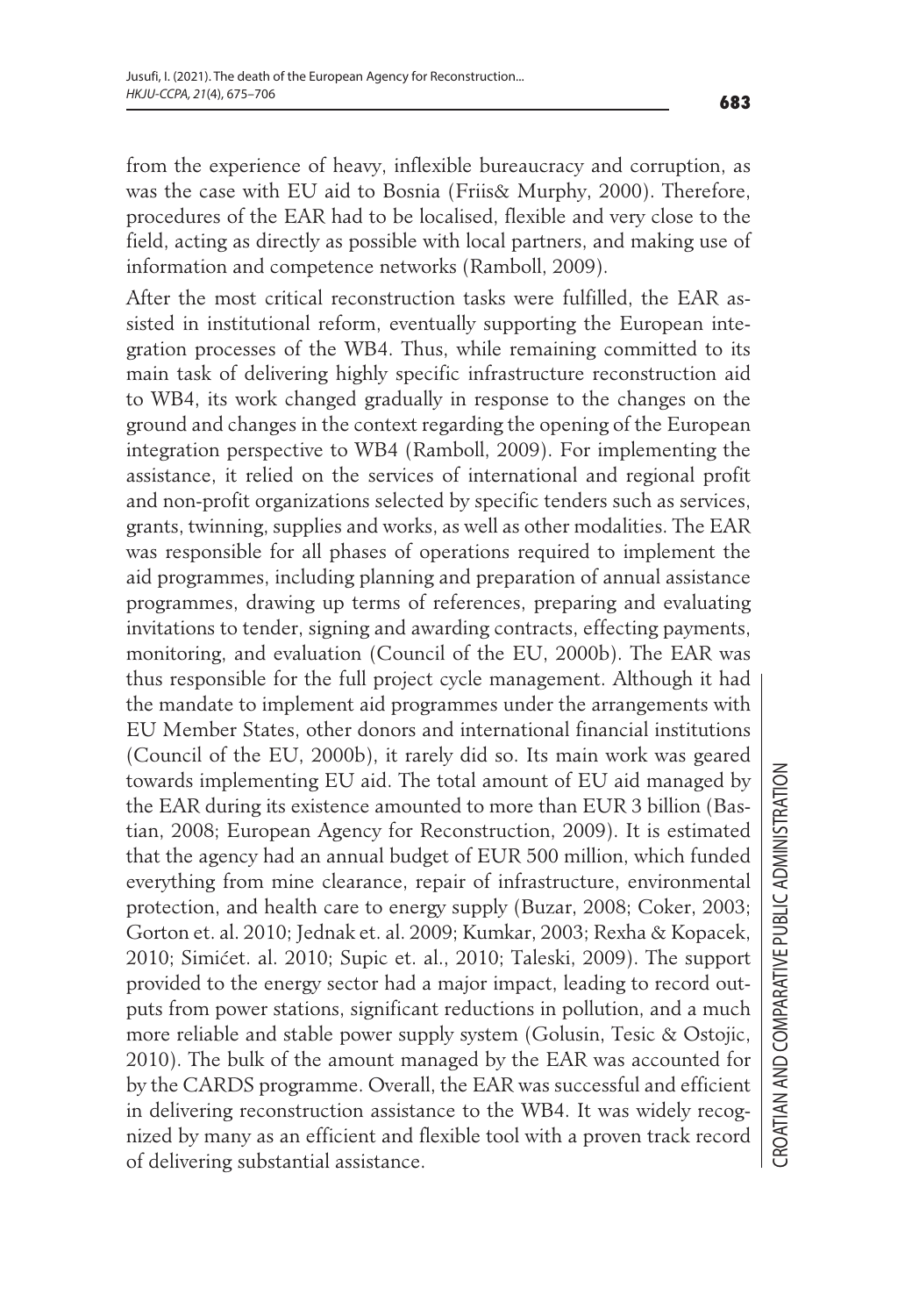## 4. Institutional Design of the European Agency for Reconstruction

This section intends to demonstrate that the EAR displayed a degree of formal-institutional independence. The EAR was an EU-level public authority with a legal personality and a certain degree of organisational and financial autonomy, established by a Council regulation for the purpose of delivering aid to the Western Balkans. Formally, the EAR was institutionally independent from its political principals – the EC, the EP, and member state governments in the Council (Wonka & Rittberger, 2010), but was at the same time accountable to them. What were the determinants of the EAR's institutional design? It was designed to operate at arm's length from its political principals. By delegating competency and autonomy to the EAR and consequently restricting its possibility for direct political interventions, the EU designed the agency to send a strong signal of regulatory stability to countries benefiting from EU aid, asserting that a change in political majorities in the EU's legislative institutions, i.e. the EC, the EP and the Council, should not directly lead to an overhaul of decisions previously taken. In this way, it provided a credible commitment to the process (Wonka & Rittberger, 2010). The EAR was thus provided with a degree of independence in order to contribute to its credibility and the expectations of beneficiaries in the WB4. It was not a regulatory agency, but having executive and operational tasks, it was designed to be less independent than similar agencies with regulatory tasks (Wonka & Rittberger, 2010).

The EAR had a relatively high degree of formal autonomy and independence (Wonka & Rittberger, 2010). Looking at the relationship between the EAR's autonomy and accountability (Busuioc, Curtin & Groenleer, 2011; Curtin & Egeberg, 2008; Egeberg & Trondal, 2011), it is important to note that there was an understanding that it must be independent from the interference of the EC, the EP, and member states as its principals, so as to provide credible and unbiased aid. Also, it was often argued that the EAR must be held accountable for its actions in order to prevent it from abusing its powers with respect to the sensitive nature of the aid business. In the case of the EAR, autonomy and accountability were in balance, as its de jure and de facto autonomy coincided with the existence of a comprehensive framework of its de jure and de facto accountability. In fact, there was an accountability overload, as accountability practices were overblown in the case of the EAR. This happened in response to the fear on the part of the EC that the EAR may step into its politics,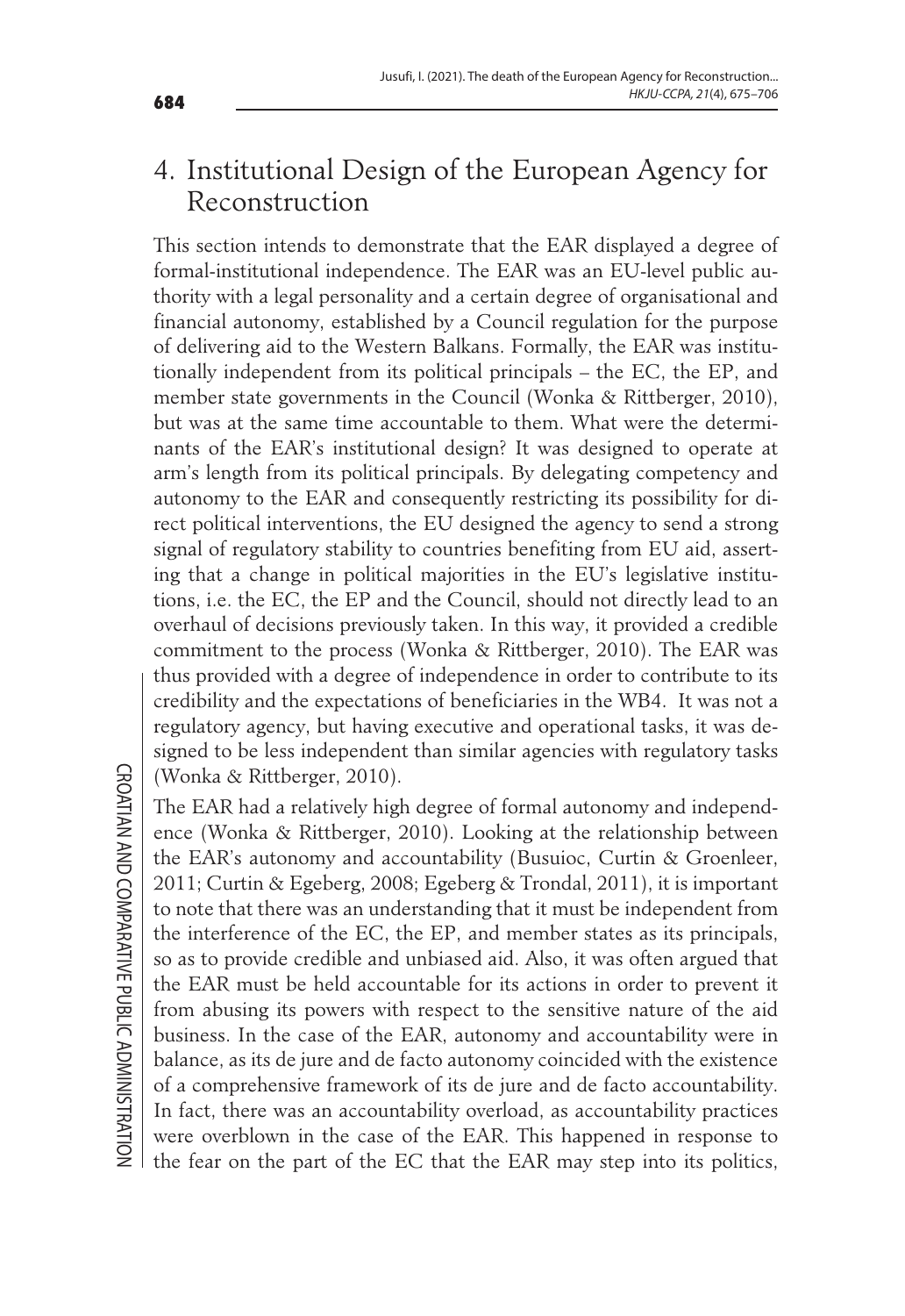because of the power invested in the EAR as an aid managing authority. Despite overusing accountability measures, the EAR was able to establish close cooperation with the beneficiary governments and the EP specifically. The inter-institutional rivalry between the EP and the EC led to a situation where the EP became a champion of the EAR's work against the scepticism and suspicions of the EC. The EAR found itself much closer to the EP than to the EC, or to Council/member states (Egeberg & Trondal, 2011). The overuse of accountability did not negatively impact the EAR's ability to act autonomously. The EAR is a case where the overuse of accountability mechanisms worked to the benefit of an agency's capacity to act autonomously. However, the EC felt that the EAR was detrimental to its position of the central executive actor (Curtin & Egeberg, 2008).

The EAR had three political principals: the EC, the member states represented in the Council, and the EP. However, the EP did not have a say in the appointment of the EAR's governing board. Only the EC and the Council/member states had a say in this matter. This can be considered a weakness in the EAR's independence (Wonka & Rittberger, 2010). But, being accountable to all three bodies opened room politically for the EAR to play the principals against one another when their preferences diverged regarding its closure. With respect to the continued existence of the EAR, cooperation with the EP, was "killed" when the then-director of the EAR, who held the title of an EC official, was appointed EU ambassador to the Democratic Republic of Congo. This act illustrated the limits of the independence of the EAR from the EC.

The choice of Thessaloniki, Greece as the seat and headquarters of the EAR was very relevant for its accountability to member states. Thessaloniki, Greece, was in close proximity to the region of Western Balkans and to the area in need (Friis & Murphy, 2000). It lies approximately 80 km from the borders of the WB4. The initial proposal was to establish its headquarters in Pristina (Friis & Murphy, 2000). The decision to choose Thessaloniki was the result of a compromise concerning the appointment of envoys of EU member states to various EU agencies. Greece had lost the battle for the appointment to head the Stability Pact for Southeast Europe to Germany. This move prompted Greece to insist that the seat of the EAR be located there. The result was that Greece as a member state became the headquarters of the EAR (Friis & Murphy, 2000).

Besides its general services located in Thessaloniki, the EAR established Operational Centres with a considerable degree of management autonomy. It had four operational centres in the WB4 capitals of Belgrade (Serbia), Podgorica (Montenegro), Pristina (Kosovo), and Skopje (North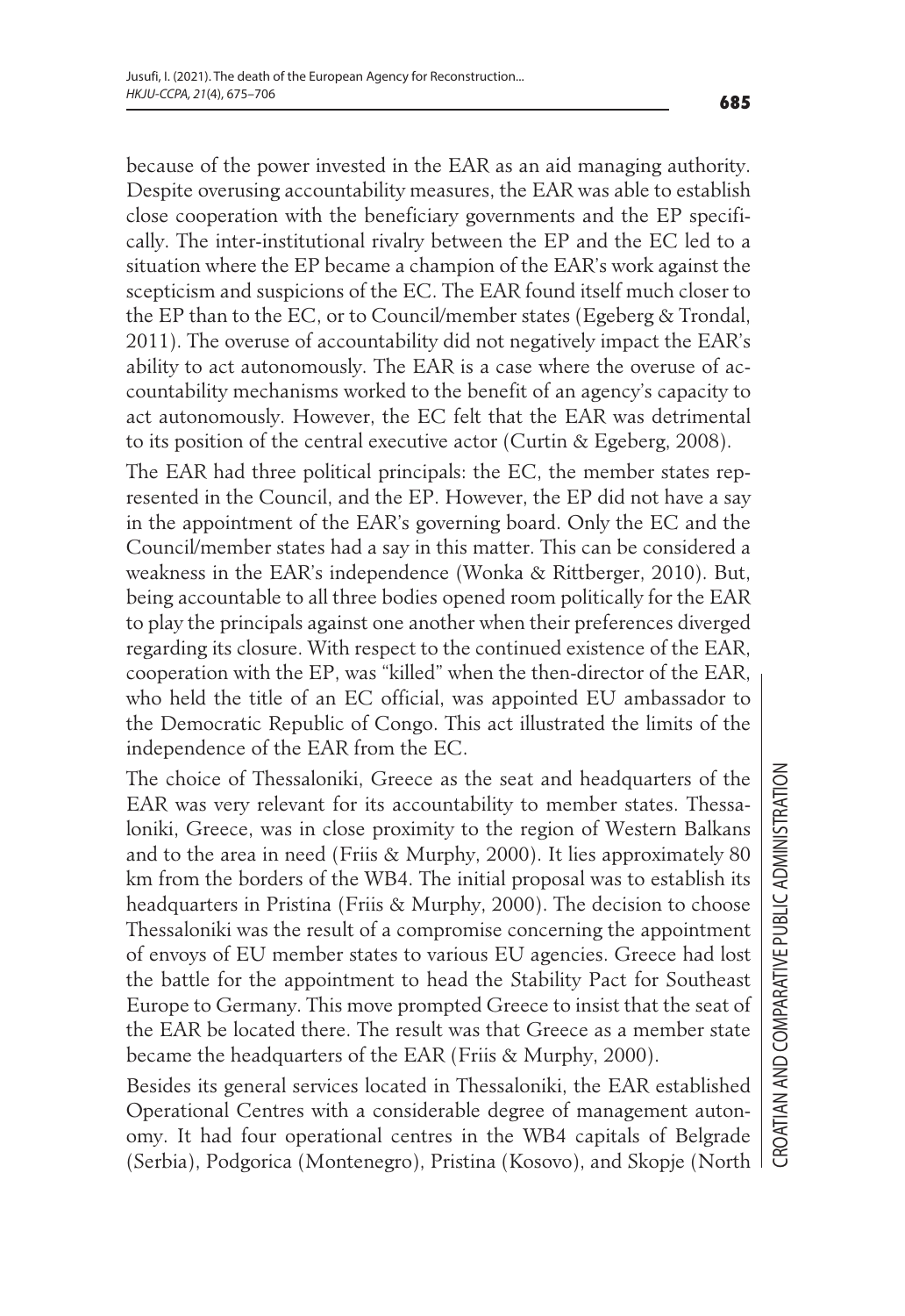Macedonia). Operational centres were a result of a lesson learned from the ineffective operation of a top-down approach centred in Brussels, and it had to be complemented by a bottom-up local/regional approach (Bastian, 2008). The EAR showed why a remote, top-down approach centred in Brussels did not and could not work as effectively as when complemented by a regional presence (Georgiadis, 2008) and community-based approach (Kovacs, Matopoulos & Hayes, 2010).

The EAR was overseen by a Governing Board responsible for ensuring that it performed the tasks that had been set out from its inception. The Board was composed of one representative from each Member State and two representatives from the EC with full voting rights, plus an observer from the European Investment Bank, who did not have voting rights (Council of the EU, 2000b). Member States' representatives on the board were rather passive, with only few exceptions. Their presence was, for the most part, a security procedure for avoiding major disagreements about the EAR's actions with member state prerogatives and priorities. This compelled the EAR to reach consensus by preliminary consultation prior to board meetings.

The EAR was headed by the director responsible for its overall operation. The director was appointed by the Board for a term of 30 months. The agency's director was nominated through a process involving both the EC and the Board. The first director of the EAR was Hugues Mingarelli, who held the post of Director from 2000 until 2002. His successor was Richard Zink, who held the position from 2002 until 2007. The successor of Director Zink was Adriano Martins, who held the post as Acting Director until the closure of the agency in 2008. All the directors were EC officials.

Each operational centre, established by the Governing Board, had its own head, appointed by the Director. The EAR had sufficient flexibility to manage its human and financial resources efficiently (Ramboll, 2009). The Agency's staff consisted of a strictly limited number of officials assigned or seconded by the EC to carry out management duties. The remaining staff consisted of other employees recruited by the EAR for a period strictly limited to its requirements. The total number of staff in the EAR was 312, 114 of which were temporary agents and 198 were local agents, all paid by the operational aid budget lines.

The EAR was funded by the EU budget, more precisely by the aid budget. Therefore, it was funded by money from the aid budget allocated to countries under the CARDS programme. The framework financial regulation laid down common rules governing the implementation of the EAR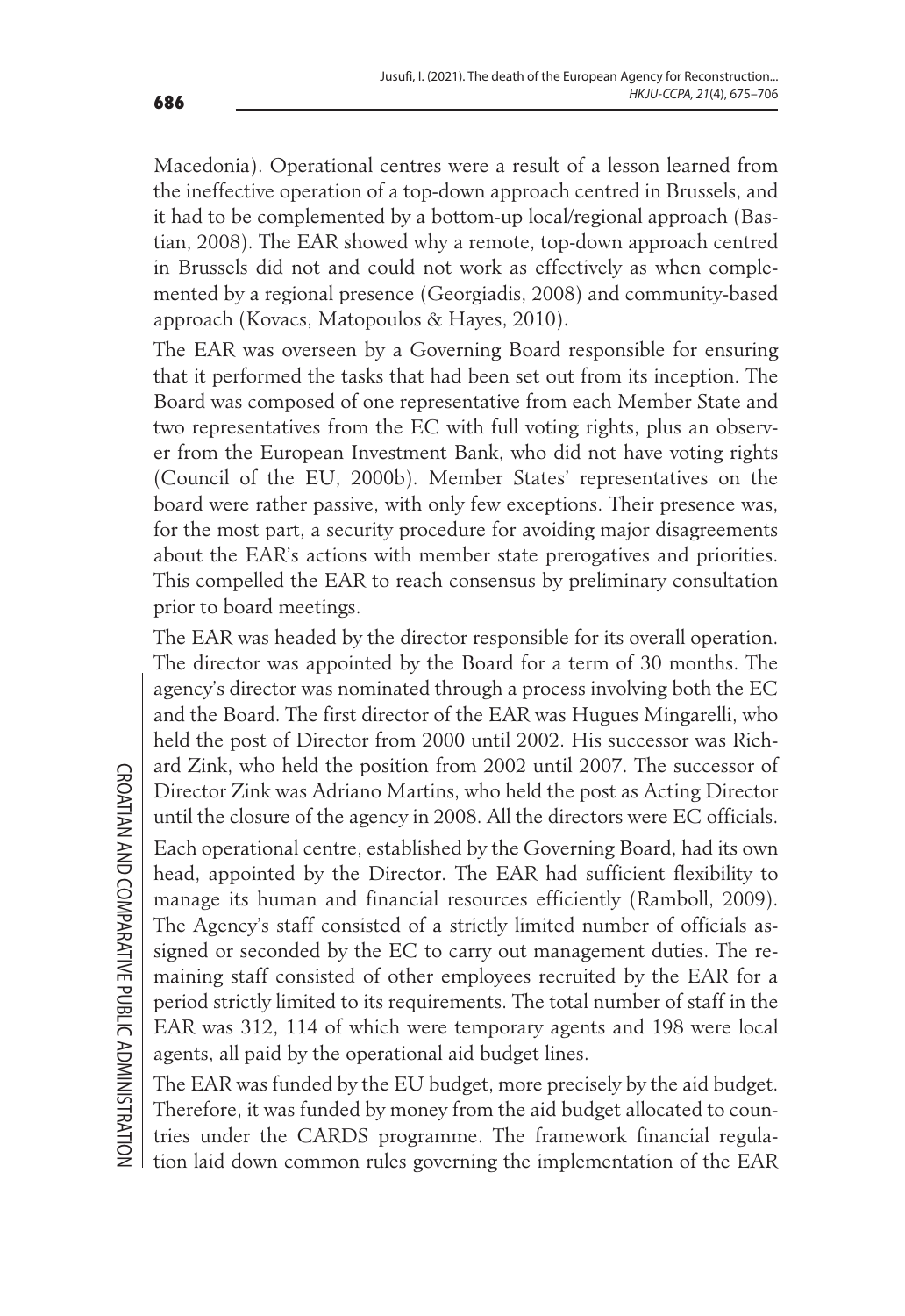budget, including control aspects. It received budgetary discharge directly from the EP as the budgetary authority. On a recommendation from the Council, the EP gave a discharge to the Director in respect to the implementation of the Agency's budget (Council of the EU, 2000b). The discharge was always given to the EAR by the EP, either with or without comments.

External control lay with the EU Court of Auditors, which examined the accounts and published an annual report on the EAR's activities. The main and most frequent problems highlighted in the annual reports were related to procurement procedures, recruitment, and carryover of appropriations. The Court of Auditors specifically assessed that the EAR's form showed greater efficiency compared to other forms of aid management, due to the quality of devolved and indirectly centralised action. The EAR was also subject to regular visits by the EC's Internal Audit Service, which played the role of an internal auditor for the agency.

The work of the EAR regularly underwent internal monitoring, as well as both internal and external evaluations. Two types of internal evaluations were undertaken by the EAR: overall evaluations and evaluations of specific activities. Periodic overall evaluations contributed to improving the transparency of the agency. The EAR self-evaluated its activities on a regular basis. Separately, the EC also conducted independent external evaluations on the work of the EAR.

Performance information related to the EAR's responsibility in achieving its intended outputs and results was documented and continuously published on the agency's website. Unfortunately, the website was not maintained and consequently no longer exists, despite rich information that was made available. The EAR ran an intranet and internet system which enabled it to monitor and publish its contracting and disbursement amounts and rates on a daily basis. Performance reporting in the form of quarterly and annual reports served as a basis for the discharge procedure. The discharge procedure was limited to regularity. The EP made its decisions on the grounds of the agency's accounts and reports, statements of assurance and reports made by the Court of Auditors, hearings of the Director and Director's answers to written questions.

The institutional design of the EAR as described above was a model specific to it and took into account political considerations of various factors such as the EC, the EP, and member states, whose politics later subsequently led to the closure of the EAR. See Figure 1 summarising the EAR's institutional design.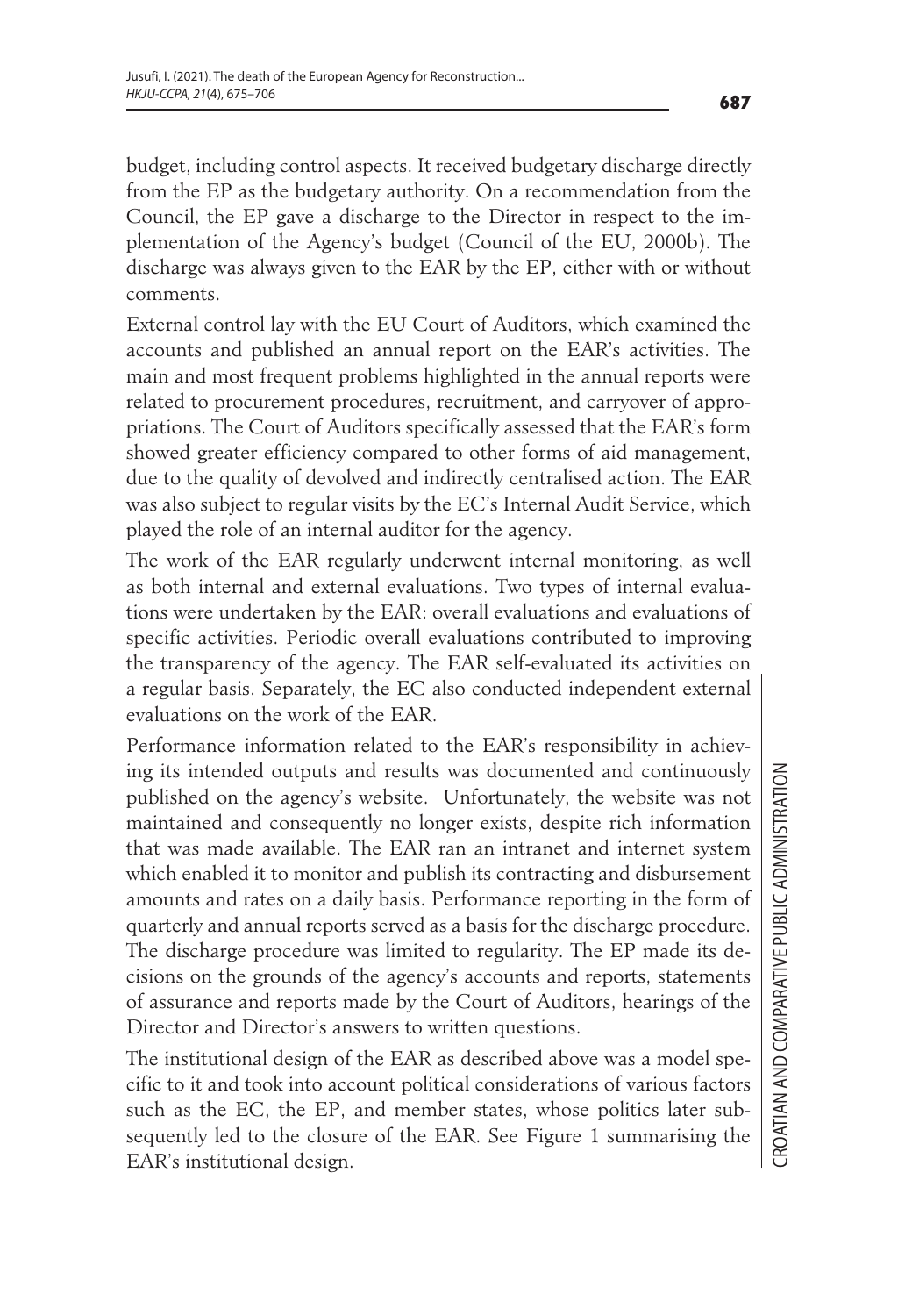



Source: Author.

#### 5. The Performance of the European Agency for Reconstruction

There was a clear need for the EAR and it became an effective tool in implementing EU policies. It delivered EU aid to the WB4, making it a key player in the implementation of EU policies towards the WB4 as a part of the EU's Stabilisation and Association Process towards the Western Balkan region as a whole. In this framework, the EAR made a significant and useful contribution to the effective operation of the EU in the WB4. It also contributed to implementing EU policies in a more direct manner by providing highly specialised services. The agency also mobilised expertise in aid management, and built up highly respected technical and specialist know-how, which helped the EU deliver results with speed and effectiveness (Cameron &Kintis, 2001). It pooled technical and specialist expertise from EU member states and beneficiary countries. It helped disburse the EU's aid more effectively, thus serving the interests of the EU in the WB4. As a consequence, the EC was in a position to concentrate on its core task of policy making. The EAR added to the visibility of the EU in the region. For many people living within the WB4, the EAR was the closest visible presence of the EU in their lives. The EAR proved particularly relevant in the field of aid management, as the implementation of aid to the WB4 required close cooperation between the EU and the beneficiary countries. The agency played a role in helping the WB4 become more familiar with the EU and with the EU *acquis* and best practices. Its mission was effective and efficient delivery of EC assistance programmes, thereby

**CROATIAN AND COMPARATIVE PUBLIC ADMINISTRATION** CROATIAN AND COMPARATIVE PUBLIC ADMINISTRATION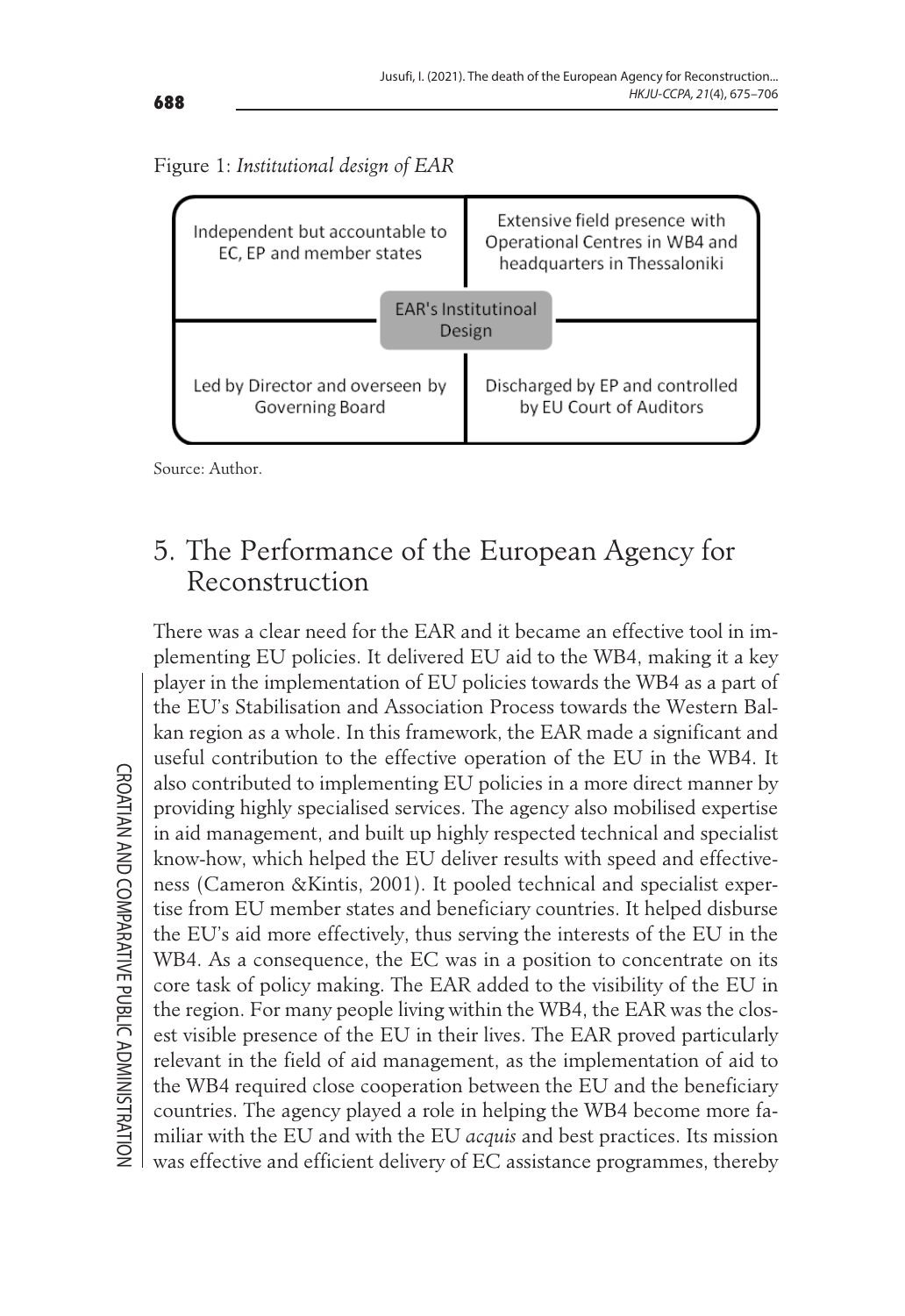helping the governments with the process of integration to the European Union. There is clear evidence that the EAR achieved the planned outputs, as seen in its activity reports and in internal monitoring and evaluation reports (European Agency for Reconstruction, 2008), and also in the external evaluations conducted by the EC (Ramboll, 2009; Particip GmbH, 2009).

The activities of the agency were in compliance with its mandates. Its approach was cooperative and inclusive. Complementarities and coherence with EU policies and other donors were generally maintained on a more continuous basis throughout the EAR's programmes (Presnall, 2009). The programmes were usually subjected to extensive consultation with parent Directorate Generals of the EC, and often also with other relevant EC services and agencies. Coherence was greatly enhanced as the EAR served a specific EU policy: aid management to the WB4. To ensure ownership and effectiveness of the assistance, it developed and implemented programmes through an on-going dialogue with the beneficiary institutions, the ultimate goal being to increase the absorption capacity of the governments. Assistance programmes sought synergies and complementarity with the activities of other donors and therefore promoted open and close coordination, in particular with EU Member States and with international financial institutions. Today's donor coordination mechanisms in the WB4 are the legacies of the assistance and policy advice of the EAR. In addition to its parent DG (External Relations), the EAR was systematically consulting with other relevant DGs, in consideration of political issues of the policy implemented. For instance, policing in Skopje was an important issue, so the agency organised meetings with the Council and the DG JLS. DG AGRI was also an important DG and a committee was established to work with the agency and to interact on a regular basis. Links with CEDEFOP and the World Bank were also reported (Ramboll, 2009). Sharing roles with the EC appeared very clear. The EC produced multi-annual plans for intervention in the countries, drafting the "country strategy" that identified priorities for intervention and objectives to be met. Interestingly, these guidance documents were assessed as too general for proper direction of EU action by the Court of Auditors, whereas the EAR seemed to have found them sufficient and helpful (Ramboll, 2009). This could indicate that the EAR was able to efficiently complement the EC's general vision with field specificity and technical sectoral relevance (Ramboll, 2009).

The EAR-managed EU funded programmes reflected the priorities of the EC's 2002-2006 Country Strategy Papers and the Multi-annual Indicative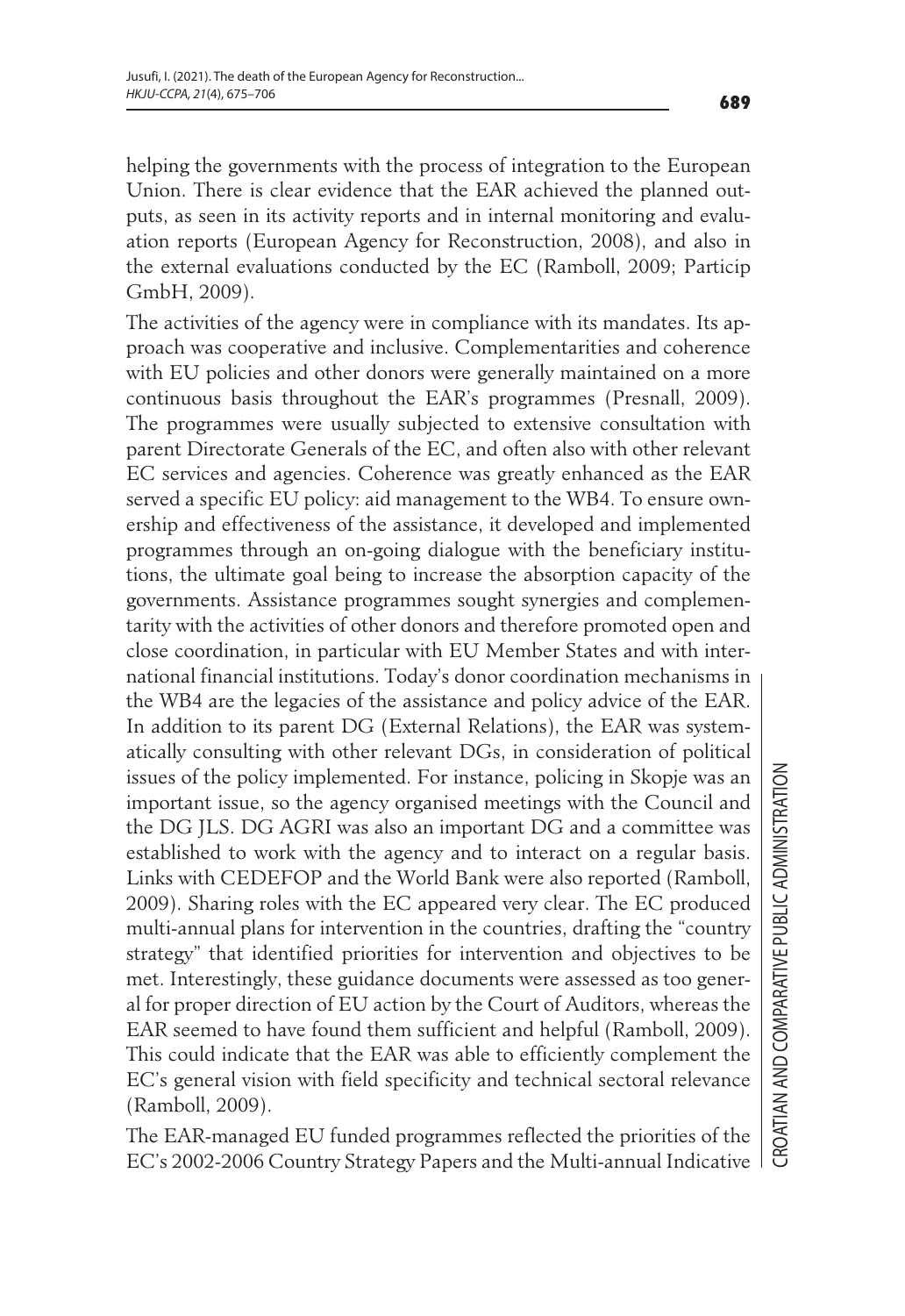Programmes of the periods 2002-4 and 2005-6 (European Commission, 2002). The EAR sought to reinforce the priorities of the Stabilisation and Association Agreements, EC annual progress reports, EC Opinions on the countries' applications for membership of the EU, including the Analytical Reports for the Opinions, and the European/Accession Partnership – important documents that outlined main priorities required for further integration of Western Balkan countries into the EU and served as the key documents that have guided the region's accession process. The European Partnership and later Accession Partnership identified priorities for action, which served as signposts for the EAR's initiatives on the field. These documents were the key to the countries' economic and social reform agenda, as well as their rapprochement toward European structures.

The major political developments in the WB4 during the EAR mandate were applications for EU membership, signing and ratification of the Stabilisation and Association Agreements, preparations for awarding visa-free entry to the Schengen Zone, and awarding candidate status. In this context, the EAR supported the WB4 in efforts to honour their commitments to meet these important benchmarks in the EU accession process. The Agency specifically helped the WB4 to move forward particular priorities highlighted in the European/Accession Partnership, as a means for the countries' realisation of their European integration perspective. Thus, the EAR's overall work was geared towards helping the countries fulfil the key requirements of the integration process for accession to the EU, in particular the alignment of national legislation with EU *acquis communautaire*. This assistance was coupled with strong elements of institution and capacity building that strengthened the capability of national institutions in meeting demands of the overall integration process. With its projects in various fields, the EAR had an impact by supporting key institutions, laws and practices. In this context, the agency, with projects covering various fields, worked on capacity building, training, raising awareness, establishing and restructuring state bodies and other actors. The EU via the EAR delivered substantial support to the WB4 in terms of their legal, social, and economic development. The aim of all projects supported by the agency was strengthening the capacity of relevant state institutions, private sector, media and civil society organizations by giving them the ability to establish necessary platforms to increase awareness, developing close links with the government and providing expertise on major issues (Fagan, 2011; Radovic & Luther, 2012; Tenner, 2010).

As the EU's main assistance management institution in the WB4, the EAR was successful and efficient in delivering substantial assistance to the WB4.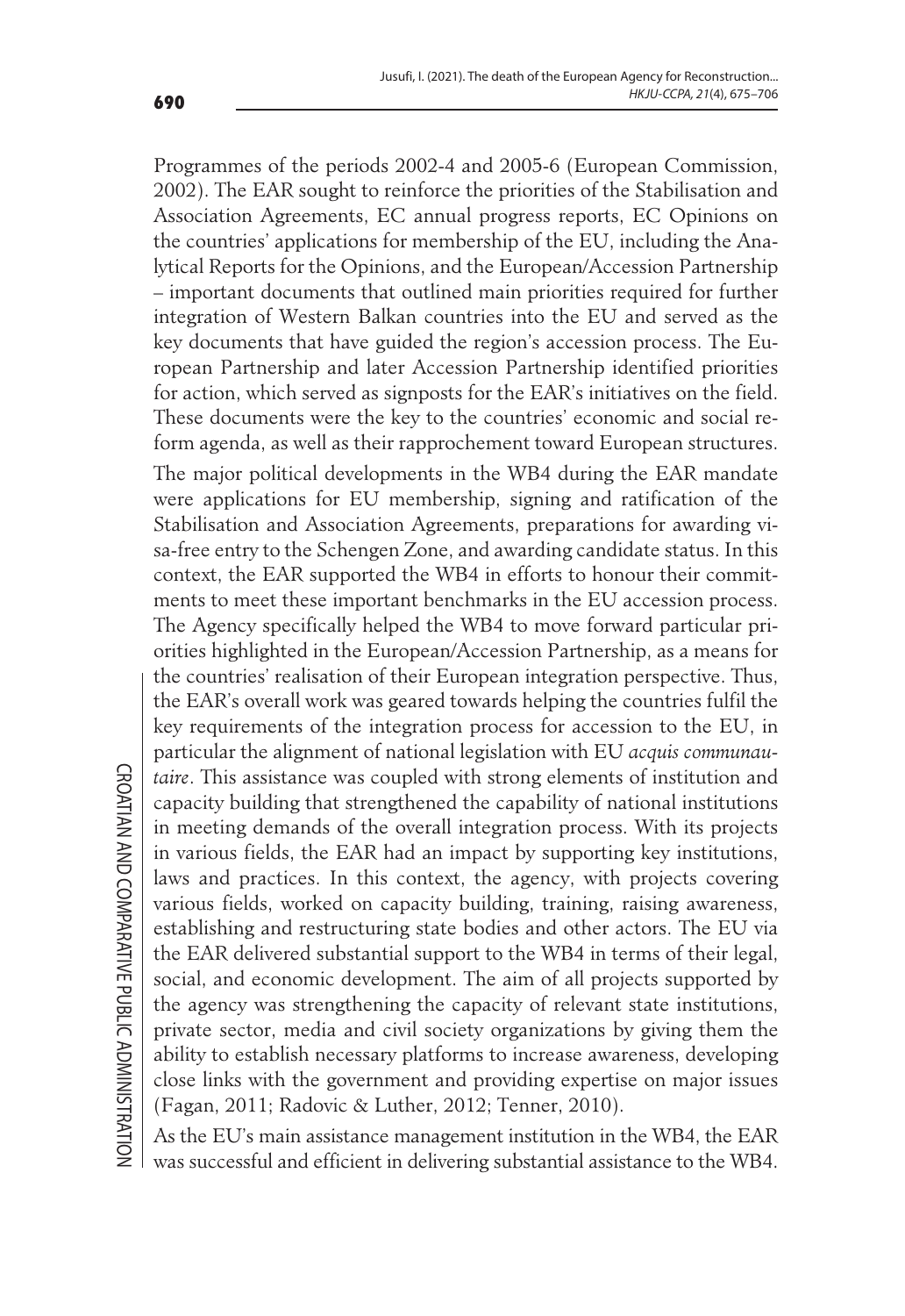Just after the agency's establishment, funds were spent at a rate of 80% a year, which was very satisfying considering the contextual constraints (European Court of Auditors, 2001). Provided support ranged from technical assistance to works and supplies. A number of projects were implemented with twinning arrangements and grant schemes. In practical terms, support consisted of advisory support, legislative development, organisational development, material support, training, and support to operational implementation. Support covered a broad spectrum from organisational and administrative reform to operational and educational support across various sectors, ranging from political priorities and economic issues to *acquis*-related issues (Jusufi, 2018). The overall work of the EAR's programmes established the fundamentals for work in the WB4 regarding reconstruction, democratisation, and European integration of the region. The EAR witnessed the progress achieved by the countries, including building necessary legislative bases, establishment of institutions, institution and capacity building, and enrichment of civil society and private sector. The agency was a major reference point for changes seen in the WB4. However, it did not produce results on its own. The aid combined with EU policy conditionality supported the change. The observed changes were also dependent on the readiness of the beneficiary countries themselves and their actors and institutions. Thus, it was a combination of aid, conditionality and readiness of the local actors that brought about the changes.

The first and last reports of the Court of Auditors (2001 and 2007, respectively) stated that the EAR met its objectives. The first report stated that the "outstanding performance" of the EAR was due to its focus on a limited number of priority areas. It also assessed that the high rate of budget implementation accompanied by results achieved in lowering prices and supporting local activities, thus helping the recovery of local economies, which also involved risks for the EAR. Establishing the agency was seen in retrospect as an efficient way to significantly improve the EU's action in this field. Referring specifically to the establishment of the EAR, the Court of Auditors stated that the EU's assistance helped normalise life in Kosovo (European Court of Auditors, 2001). However, the consistency of the agency's activities and its objectives was questioned in respect to the shifting of institutional support. For instance, the Court of Auditors reports that the EAR used the full amount of funding for the border control reinforcement programme instead of purchasing vehicles (European Court of Auditors, 2007; Collantes-Celador & Juncos, 2012; Grillot, 2010; Ryan, 2009). The Court of Auditors' draft suggests that redirecting the action of an agency established for a specific purpose is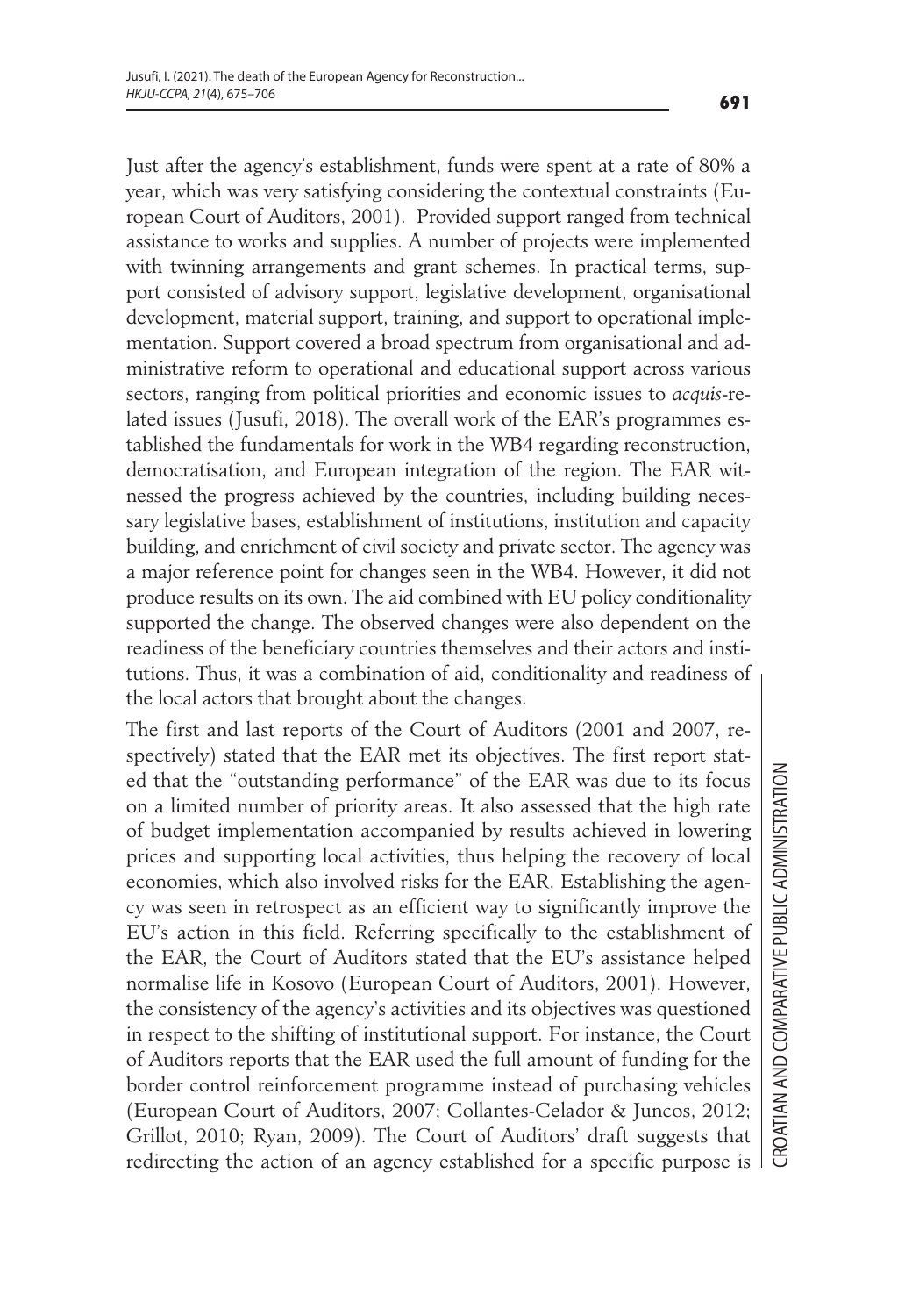not easily done and may potentially lead to inefficiency. In addition to the fulfilment of reconstruction mission and mandate, the reports submitted by the EAR to EU institutions were overall considered to be of high quality. The Court of Auditors recommended that the EC delegations use EAR monitoring reports as a standard for delegation reports. Likewise, quarterly reporting was also praised for its quality (European Court of Auditors, 2007).

Being de-centralised, the EAR could avoid some of the drawbacks of the EU system, and especially some of its administrative burdens. Efficiency was assessed as satisfactory, resulting from implementation mechanisms such as field-based detailed identification of the specific type of assistance needed prior to any grant or aid provided, or competition among providers of construction materials through large framework contracts and tenders organised per type of materials, careful *ex-ante* selection of enterprises, and implementation through a voucher system. This reduced costs by helping focus aid on priority needs. The agency was also praised for its well-designed and consistent monitoring practices, as acknowledged by the Court of Auditors, which clearly recommended that its methodology for project evaluation and monitoring be extended to the EU delegations (European Court of Auditors, 2007).

According to external evaluation conducted by the EC, the story of the EAR is one of success in terms of performance in delivering highly specific services in the context of EU external policy (Ramboll, 2009). In a separate external evaluation, it was assessed that the agency met the priorities identified in the EC Country Strategy Papers, national strategies, project fiches and the Stabilisation and Association Process. Furthermore, the same external evaluations determined that interventions conducted by the EAR had a number of important positive impacts on government policy, institutions, private entities and individuals. In the evaluation, weaknesses were identified in relation to limited involvement of national stakeholders and target groups in the needs assessment and project design (Particip, 2009).

In general, a question of concern was whether the EAR could rise to the challenge. Despite initial misgivings, EU institutions were reassured primarily due to rapid delivery of assistance. With a strong record of planning, contracting, and disbursing the available funds, the EAR was recognized by observers as successful and efficient in delivering reconstruction assistance in the WB4, and was considered an efficient and flexible tool with a track record of delivering substantial assistance (European Agency for Reconstruction, 2007).

**CROATIAN AND COMPARATIVE PUBLIC ADMINISTRATION** CROATIAN AND COMPARATIVE PUBLIC ADMINISTRATION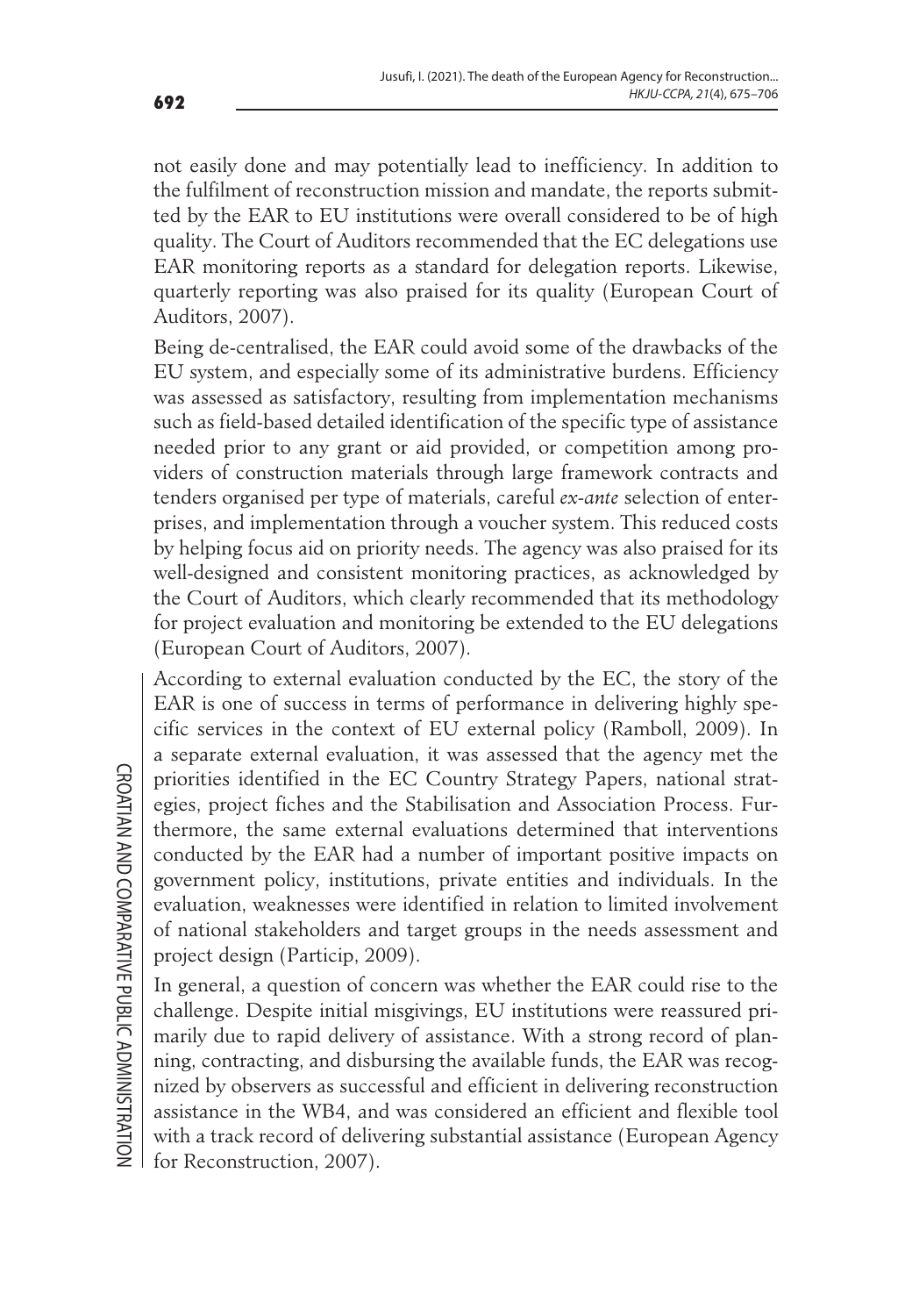## 6. The Reasons for Closure of the European Agency for Reconstruction

Unlike other decentralised or regulatory agencies, the EAR was established as a temporary body, not for an indefinite period, but for a limited period of time. When it was founded in 2000, the duration of its mandate was stipulated for five years. The EAR's founding regulation (Council of the EU, 2000b) foresaw an end date by which the agency's mandate would expire. Its founding regulation called for a review clause allowing for an assessment as to whether the agency had fulfilled its mandate before being disbanded. Its founding regulation stated that the EC should submit a proposal to the Council to wind up the agency once the EC considered that the agency had fulfilled its mandate. It also foresaw the need for an evaluation report prepared by the EC together with a proposal on the status of the agency.

Before the end of its mandate, the EC prepared evaluation reports for the purpose of determining whether or not the duration of the EAR should be extended beyond the above-mentioned period in 2004 and again in 2005. The evaluation assessed the impact of the agency on achieving its objectives and tasks, as well as its working practices and proposed the termination of the EAR.

The first evaluation report was submitted in July 2004, proposing an extension of additional two years, through 2006. The founding regulation was amended to include the proposed extension. Another evaluation report was submitted to the Council and to the EP on 23 December 2005. On that basis, the EC submitted a proposal to extend the mandate of the EAR for additional two years in April 2006, ending on 31 December 2008 and to gradually phase out its activities under CARDS. The extension of the EAR's mandate was granted for the purpose of allowing the agency to finalise the CARDS programmes it was managing at the time. The main objective as stated was to enable the continuation of aid delivery without disruptions, with the best possible efficiency and in a cost-effective manner (Council of the EU, 2006). According to the EC, the progressive phasing-out of the EAR was to be completed by 31 December 2008, and concurrent establishment of de-concentrated delegations would make the EU presence more transparent and more efficient. These delegations would also assume responsibility for the implementation of CARDS' successor assistance programme and the Instrument for Pre-Accession Assistance. The two-year extension of the mandate was intended to allow for a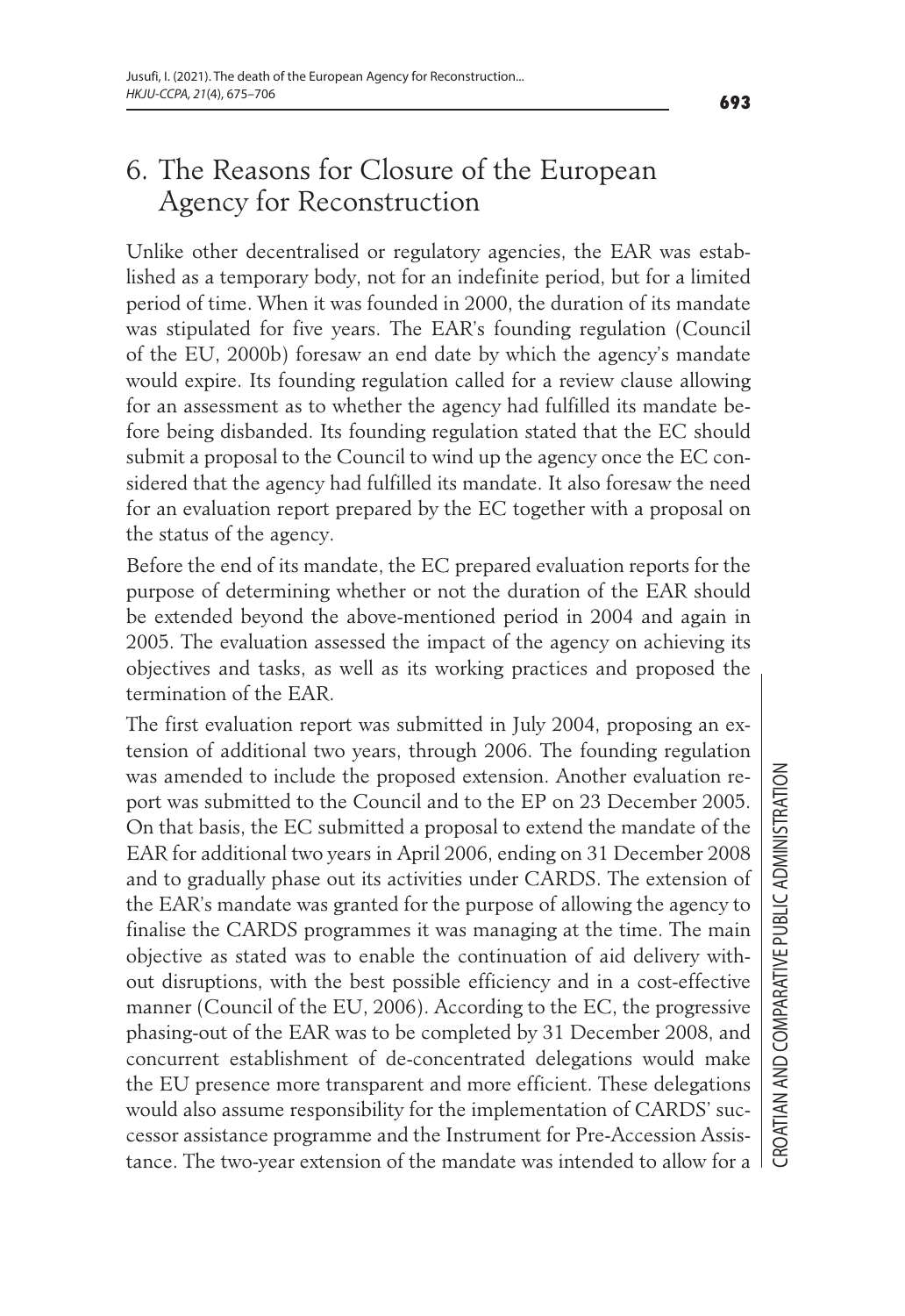transfer of responsibilities from the EAR to the EC services, in particular to its Delegations in an orderly manner (Council of the EU, 2006). This paved the way for the EAR to close the contracts with all CARDS projects and make substantial progress in implementation of the already contracted projects. The files that were transferred to the EU Delegations included files of the already contracted projects which required implementation beyond 2008.

When proposing the closure of the EAR, the EC argued for the need of closer link between the political process under the Stabilization and Association Process and financial assistance, all the way to the future accession of the WB4. In this direction, it argued that aid management should move from the EAR to the WB4, from centralised to decentralised management, as the WB4 needed to assume their own financial responsibility for the implementation of EU assistance by progressively moving towards decentralised implementation systems. The result would force responsibility for the programme preparation and implementation to rely primarily on the national institutions, first under scrutiny (ex-ante control) of the EC, and finally fully under their individual national control. Another reason given was the need to be coherent with respect to aid management in all Western Balkan countries as other potential candidates. Several candidate countries of the Western Balkans such as Albania, Croatia, and Bosnia and Herzegovina, were not beneficiaries of the EAR assistance (Hills, 2004). EU assistance to these countries was either managed directly by the EC in Brussels, or by decentralised institutions of national authorities. The EAR worked only in Kosovo, Macedonia, Montenegro, and Serbia, while EC assistance in the other aforementioned countries (Croatia, Bosnia and Herzegovina, and Albania) was implemented in a directly centralised, yet deconcentrated manner through the EC Delegations. The EC later accredited national authorities to manage assistance in a decentralised manner (Council of the EU, 2000a).

According to the EC, there was no reason for this differentiation between EAR-managed and EC-managed aid to be maintained in light of preparations for future membership. For the EC, maintaining the EAR would have led to a challenge to justify differentiation between the countries and would send blurred signals to the countries in the region. The goal was first to move to a deconcentrated management mode where EU delegations manage assistance. The ultimate goal was to move toward de-centralisation where national administrations of beneficiary countries would manage assistance by themselves. For the EC, the decentralised model has been an efficient way to assist the beneficiary countries on their road

**CROATIAN AND COMPARATIVE PUBLIC ADMINISTRATION** CROATIAN AND COMPARATIVE PUBLIC ADMINISTRATION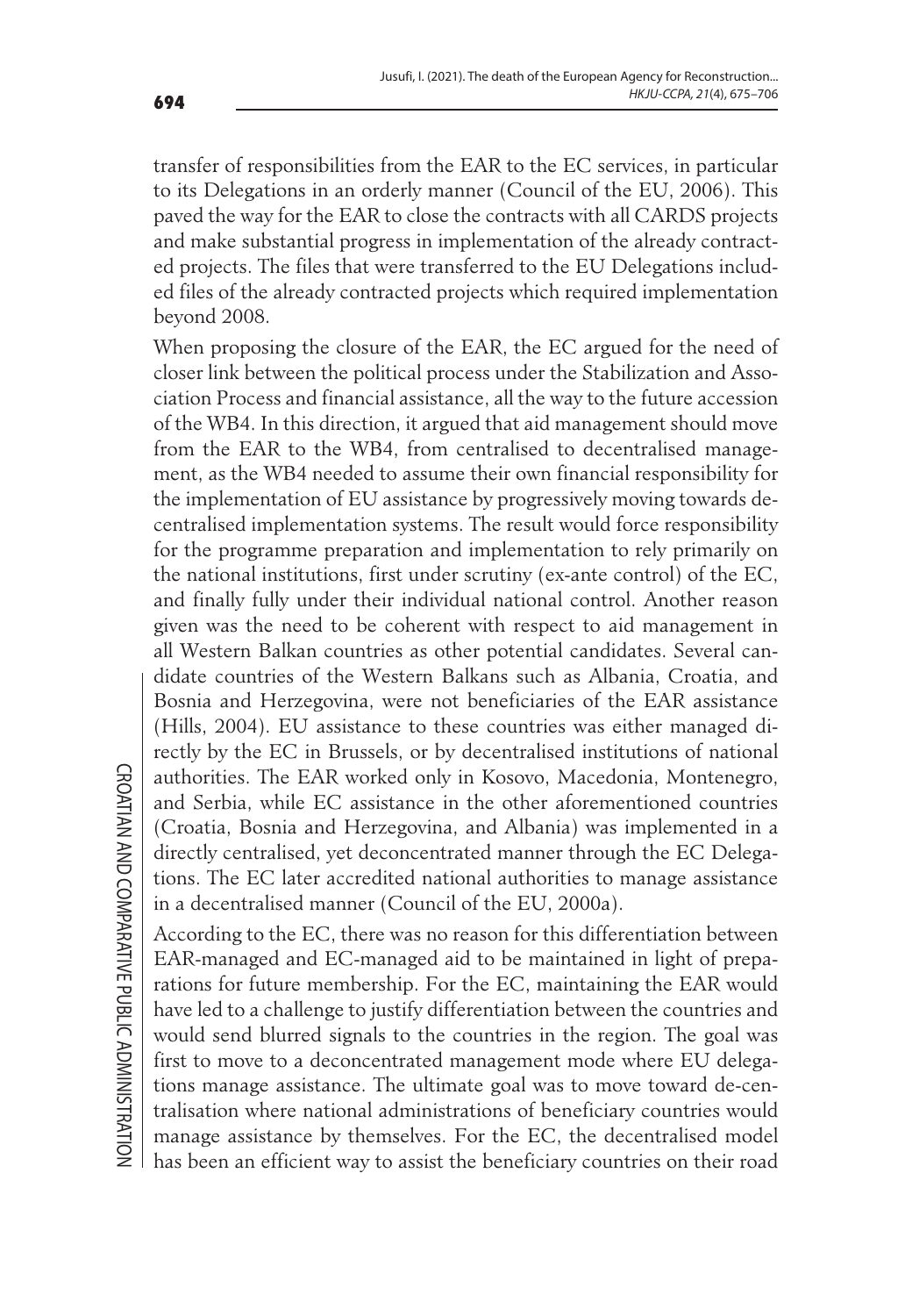to accession by progressively integrating them into EU policies and by teaching them to manage EU financial aid in an autonomous way, as an integral part of the preparations for their future participation in structural, cohesion and rural development funds after the accession (Council of the EU, 2006). For the EC, a single interlocutor, through de-concentrated delegations to implement the acquis and manage aid, had important advantages (Council of the EU, 2006).

The EAR was dissolved with political purpose of providing a degree of uniformity in the treatment of each country in the Western Balkan region, so that they could gradually meet their financial responsibilities in implementing EU financial assistance in a decentralised fashion. According to the EC, the purpose of the transfer of responsibilities for the management of pre-accession instruments to EC delegations (de-concentration) and national authorities (de-centralisation) was to enable applicant and potential applicant countries to become familiar with the management of structural funds prior to their accession (Council of the EU, 2006). However, according to the EC, the EAR could not promote such a process because of an indirect centralised manner in which it managed EU funds.

The EAR was dismantled by means of a legal act amending its founding act. In April 2006, the EC presented a proposal for a regulation extending the Agency's mandate until 31 December 2008, after which its activities would be terminated. With that date, the EAR was disbanded. The agency was able to complete the management of funds allocated to these countries under the CARDS programme. Ongoing programmes were transferred to the EC and the management of community aid was gradually transferred to EC delegations. The delegations in Belgrade, Podgorica, Skopje and Pristina were upgraded in order to be able to provide continuation of aid management.

The EAR was closed as it had fulfilled its tasks, thereby eliminating the very needs which composed its rationale. According to external evaluation, the EAR was closed after having achieved its goals (Ramboll, 2009). This can be viewed as a positive ending of a success story. But reports show that some EP members recommended the continuation of the agency for use in other post-crisis interventions (Palestine, Afghanistan, etc.), while other EP members and EC authorities preferred the option to close. The relevance of this decision was then based on the actual ability of delegations to take over indispensable tasks, or on considering the remaining tasks manageable for a delegation in addition to its current activities (Ramboll, 2009). The EP officially decried the fact that an efficiently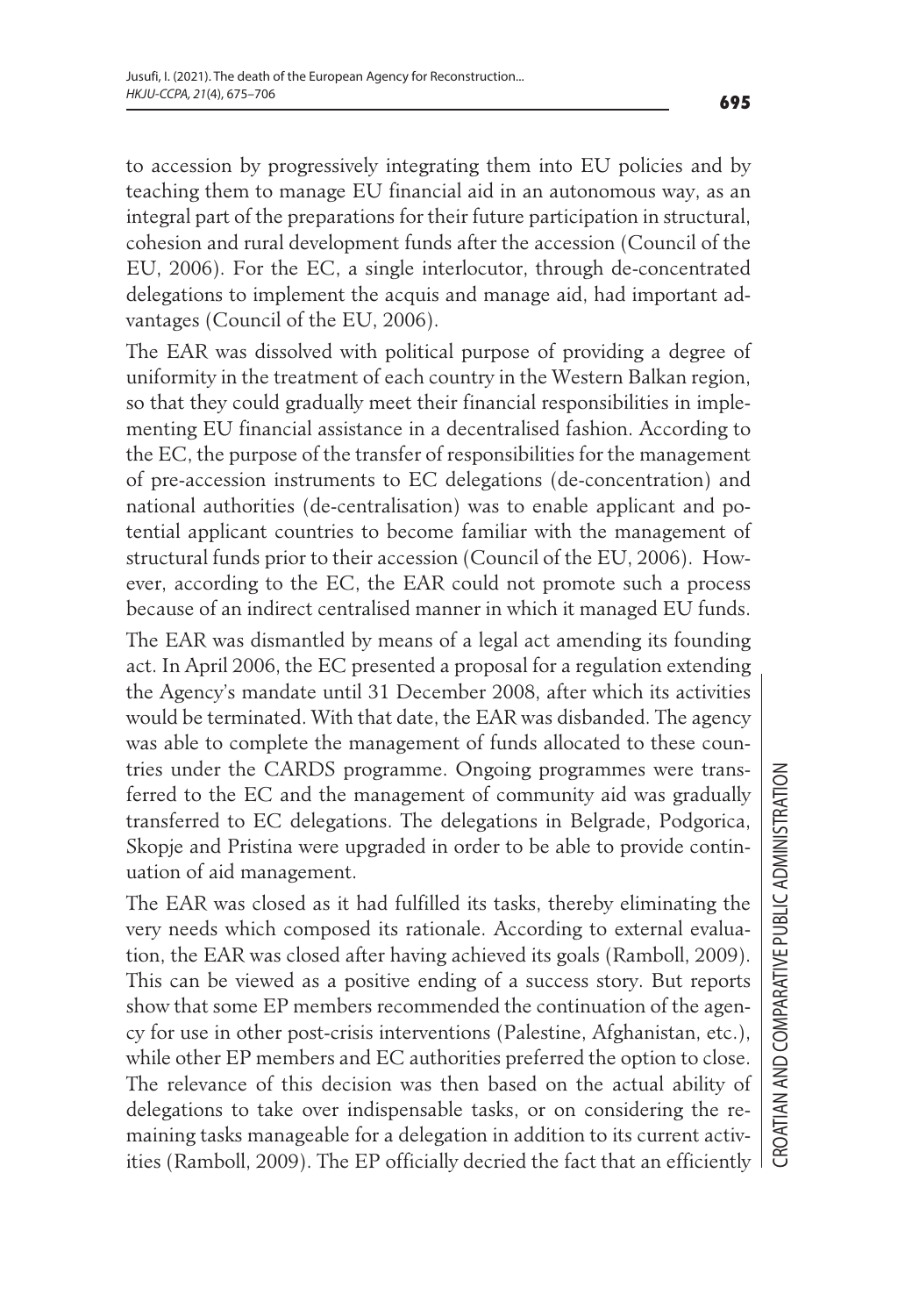functioning agency was abolished and the management of funding was transferred to delegations (European Parliament, 2010)

In retrospect, an executive agency would probably have been more relevant in the context of the Balkans, but legal provisions for such agencies were not available at the time. Reconstruction tasks were new and not transferred. For subsequent missions in the field of institutional reforms support, the EAR was probably acting as a precursor of the EC when pre-accession aid and support to these countries entered into the scope of the EC (Ramboll, 2009).

User satisfaction with the services provided by the EAR was positive, with the exception of government stakeholders who held posts in the institutions that were supposed to manage EU funds, like the ministries or secretariats for European integration, or central financing and contracting departments of the ministries of finance.

The actual dissolution of the EAR (staff contracts and liquidation of assets) was a task for the EAR itself. Necessary decisions were adopted by the Director and the Governing Board of the agency, according to their respective powers. Detailed arrangements for the actual transfer of files and archives to EC services were agreed to in a timely manner by an administrative arrangement between EC services and the Director of the EAR. The phasing out of the agency was accompanied by an equivalent phasing in of the implementation of Community assistance in a de-concentrated way by EC Delegations in the countries concerned (Particip GmbH, 2009).

Looking at the reasons for closure of the EAR based on a dual strategy of state-building and European integration, the EU sought political aims in replacing other international organisations in the post-conflict reconstruction of the Western Balkans (Bieber, 2011). The EC looked to the EAR to function only as an EU aid manager in the Western Balkans and did not provide for a broader vision of its position in the Union's overall aid management in the Third World. The EAR could have been maintained and asked to manage the EU aid in other parts of the world, including Eastern Europe, the Caucasus, Central Asia, the Middle East, Africa, and in other places where needed. The narrow vision made it difficult for the EC to benefit effectively from the EAR. The quality and usability of EAR products and services were generally perceived as good by the EC, but were seen as a direct threat to the EC's capacity to maintain its core task of managing EU aid.

The EAR represented an institutional model of independence from politics and policy-making. The EU had overall responsibility for the policy,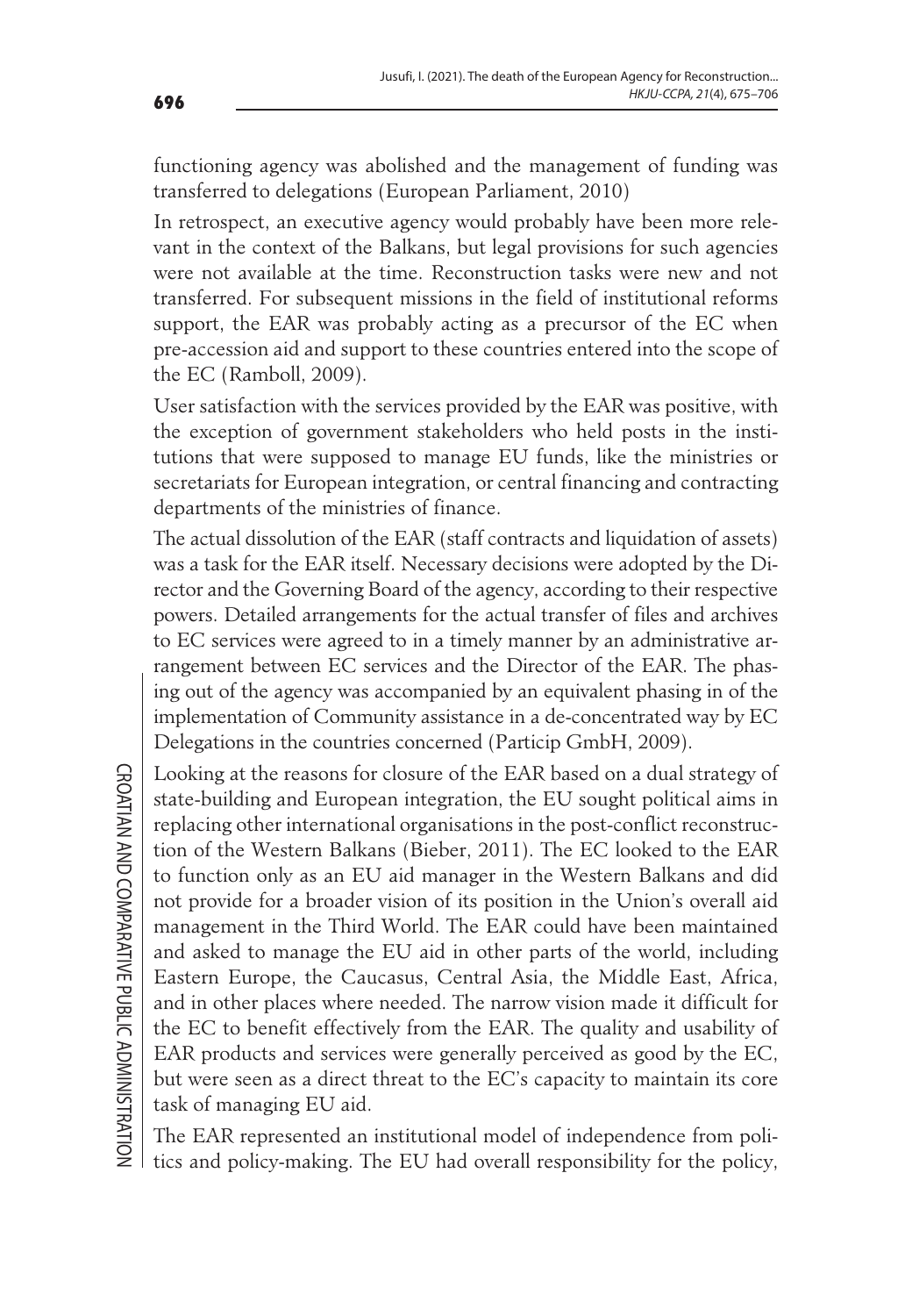but the EAR served as a separate executing agency responsible for implementation of the aid (Gavas, Gulrajami & Hart, 2015). The call by the EC for integration of aid management with the policy/politics within EC services won the argument against keeping aid away from the EU policy bodies, leading to the closure of the EAR in 2008. The new model consisted of the EC becoming responsible for both policy and implementation in aid management (Gavas, Gulrajami & Hart, 2015). It reflected the emerging global view that aid should serve broader policy objectives (Corbett & Dinnen, 2016). This new political discourse requiring greater coherence between aid and diplomacy represented a considerable threat to the existence of the EAR that actually led to its termination. According to the "new aid paradigm", aid and foreign policy objectives would be better aligned, winning over the argument that separate agencies are indeed better in delivering aid.

# 7. Conclusion

In this paper, the author provided an analysis of the reasons for the establishment, closure, and termination of the EAR as an EU agency. The EAR as an EU agency operating in the field of aid management showed some level of independence. The evidence found is that, as the aid was politicised, this led to the *de facto* independence of the EAR. While the EAR had autonomy and independence, the way it was designed guaranteed the Council and the EC an important role in the direct control of how the agency performed its tasks, in order to make sure that it serves EC political goals.

The EAR brought real added value to the EU's aid delivery. However, the potential of the EAR was held back by the new aid paradigm in combining aid with wider policy and political objectives, leading to its termination. Nevertheless, EAR legacy remains highly relevant in the years to come for the research of survival and termination of EU agencies.

The EAR's termination story provides an important contribution for research of institutional termination. Its institutional design allowing for control by the principals or performance did not ensure its survival; a new aid policy agenda emerged as a result of new geopolitical changes occurring around the world, contributing to its termination. Theoretically, this is important because it shows that contextual, political and policy changes can contribute to the death of institutions. The EU sought political aim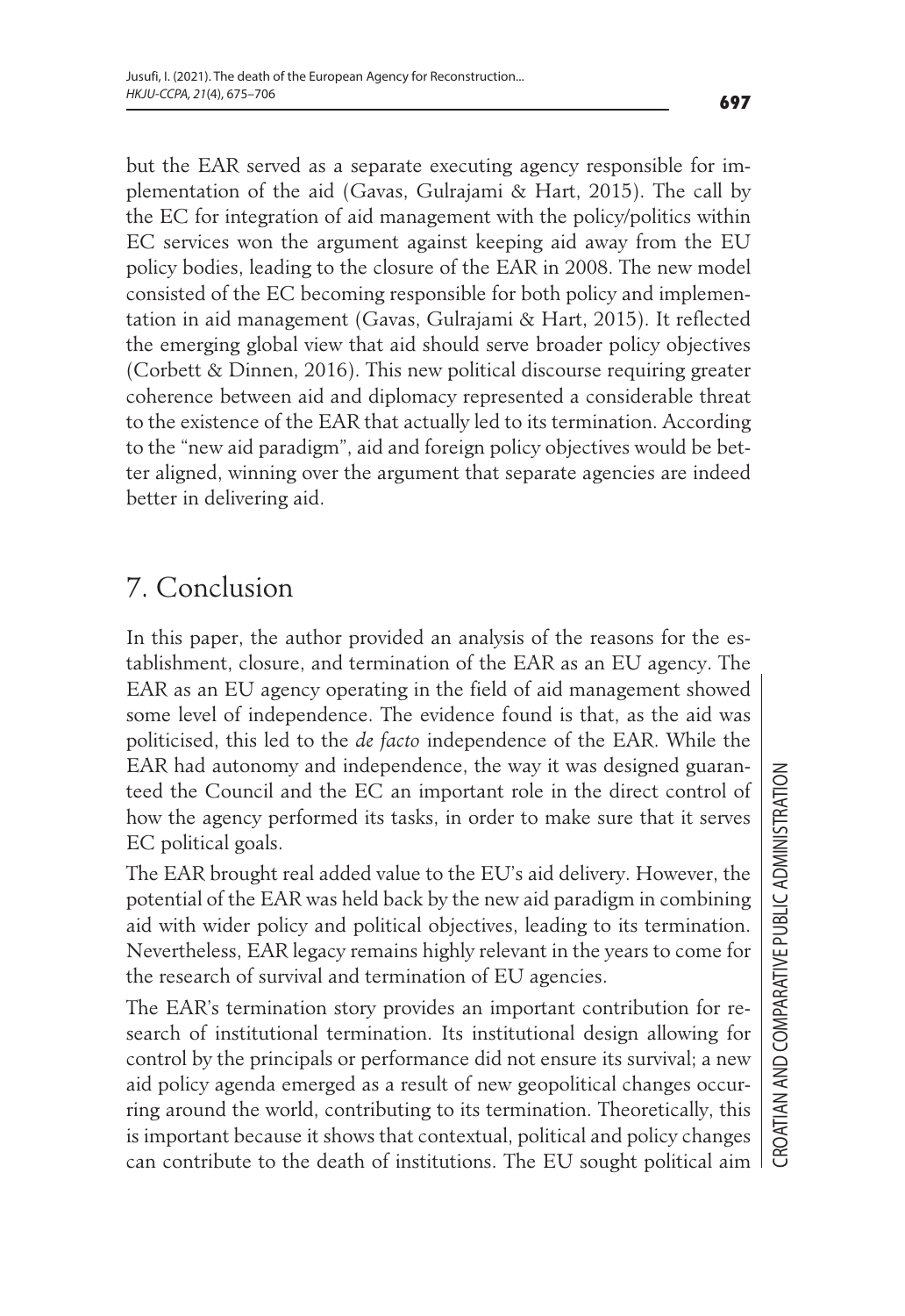in replacing other international organisations in the post-conflict reconstruction of the Western Balkans by strengthening its political arm, and existence of the EAR was not perceived as contributive to this new political vision of the EU.

This article has sought to contribute to the emergence of empirical foundations for researching institutional terminations in the case of EU agencies. Given that deaths of EU agencies are a rare phenomenon and that it is an aspect that is understudied, this article has combined termination research with a focused case study to establish empirical grounds for analysis. It demonstrates the further need to focus on exogenous factors as they can undermine the functioning of institutions and lead to their termination.

#### References

- Anastasakis, O. (2008). The EU's Political Conditionality in the Western Balkans: Towards a More Pragmatic Approach. *Southeast European and Black Sea Studies, 8*(4), 365–377, https://doi.org/10.1080/14683850802556384
- Bastian, J. (2008). "Cry Wolf No More: External Anchors and Internal Dynamics in the Western Balkans. *Southeast European and Black Sea Studies, 8*(4), 325–344, https://doi.org/10.1080/14683850802556368
- Bieber, B. (2011). Building Impossible States? State-Building Strategies and EU Membership in the Western Balkans. *Europe-Asia Studies, 63*(10), 1783–1802, https://doi.org/10.1080/09668136.2011.618679
- Boin, A., Kofman, C., Kuliman, J., Kuipers, S., & van Witteloostujin, A. (2017). Does Organizational Adaptation Really Matter? How Mission Change Affects the Survival of US Federal Independent Agencies. *Governance, 30*(4), 663–686, https://doi.org/10.1111/gove.12249
- Busuioc, M., Curtin, D., & Groenleer, M. (2011). Agency Growth Between Autonomy and Accountability: The European Police Office as a "Living Institution". *Journal of European Public Policy, 18*(6), 848–867, https://doi.org/10.10 80/13501763.2011.593313
- Busuioc, M. (2009). Accountability, Control and Independence: The Case of European Agencies. *European Law Journal, 15*(5), 599–615, https://doi. org/10.1111/j.1468-0386.2009.00480.x
- Buzar, S. (2008). Energy, Environment and International Financial Institutions: The EBRD's ctivities in the Western Balkans. *Geografiska Annaler: Series B, Human Geography, 90*(4), 409–431, https://doi.org/10.1111/j.1468- 0467.2008.00301.x
- Cameron, F., & Kintis, A. (2001). Southeast Europe and the European Union. *Southeast European and Black Sea Studies, 1*(2), 94–112, https://doi.org/ 10.1080/14683850108454640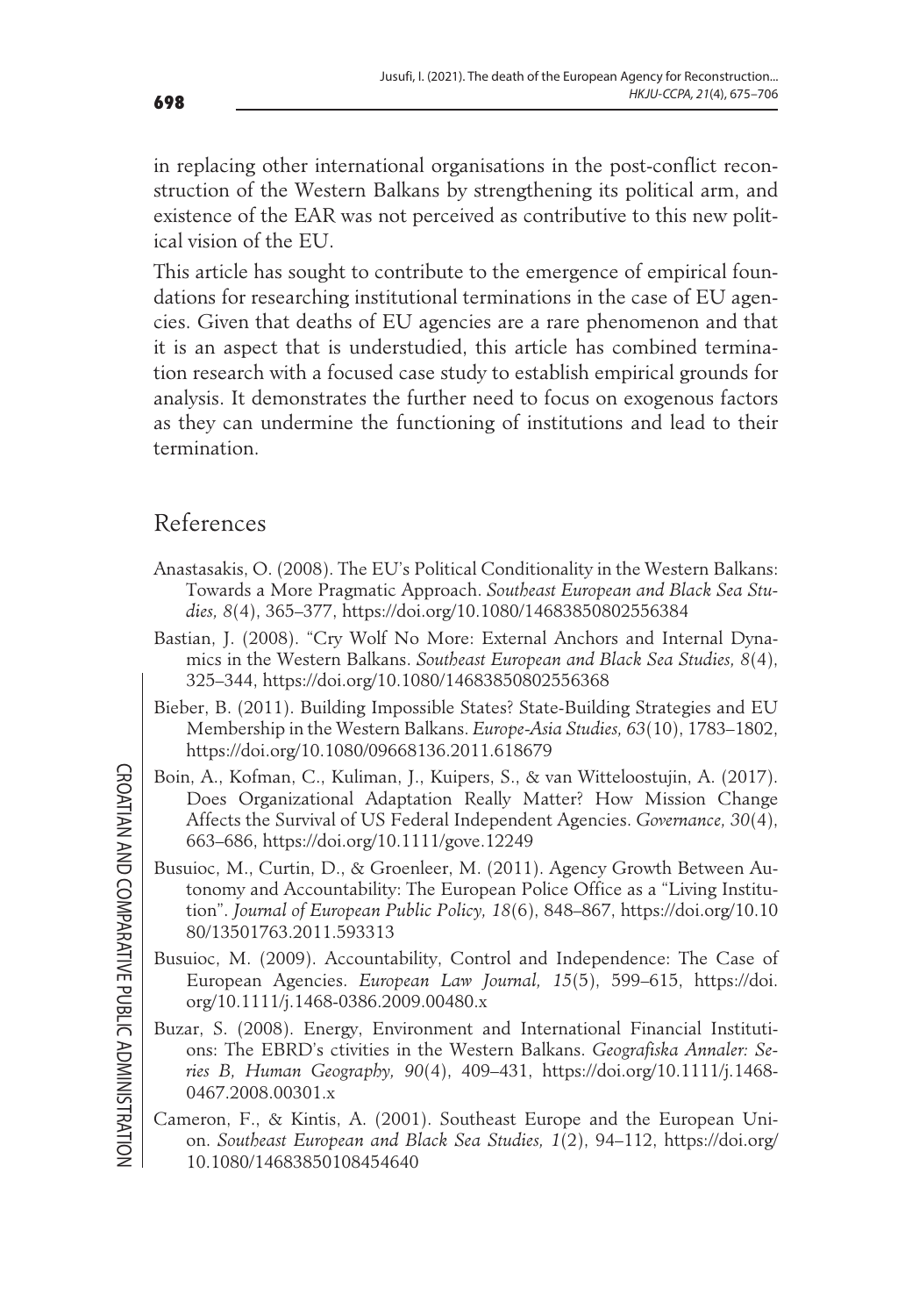- Chivvis, C. S. (2008). The Making of Macedonia. *Survival: Global Politics and Strategy, 50*(2), 141–162, https://doi.org/10.1080/00396330802034275
- Christensen, T., & Lægreid, P. (2005). Regulatory Agencies The Challenges of Balancing Agency Autonomy and Political Control. *Governance, 20*(3), 499– 520, https://doi.org/10.1111/j.1468-0491.2007.00368.x
- Coker, C. (2003). *Empires in Conflict: The Growing Rift Between Europe and the United States. Responsibility*. Whitehall paper series 58. London, UK: Royal United Services Institute for Defence and Security Studies.
- Collantes-Celador, G., & Juncos, A. (2012). The EU and Border Management in the Western Balkans: Preparing for European Integration or Safeguarding EU External Borders? *Southeast European and Black Sea Studies, 12*(2), 201– 220, https://doi.org/10.1080/14683857.2012.686250
- Corbett, J., & Dinnen, S. (2016). Examining Recent Shifts in Australia's Foreign Aid Policy: New Paradigm or More Incremental Change? *Australian Journal of International Affairs, 70*(1), 87–103, https://doi.org/10.1080/10357718.201 5.1085955
- Corbett, J., & Howard, C. (2017). Why Perceived Size Matters for Agency Termination. *Public Administration, 95*(1), 196–213, https://doi.org/10.1111/padm.12299
- Council of the EU (2006). Council Regulation 1756/2006 of 28 November 2006 amending Regulation (EC) No 2667/2000 on the European Agency for Reconstruction.
- Council of the EU (2004). Council Regulation 2068/2004 of 29 November 2004 amending Regulation (EC) No 2667/2000 on the European Agency for Reconstruction. Brussels.
- Council of the EU (2001). Council Regulation 2415/2001 of 10 December 2001 amending Regulation 2666/2000 on assistance for Albania, Bosnia and Herzegovina, Croatia, the Federal Republic of Yugoslavia and the Former Yugoslav Republic of Macedonia and Regulation 2667/2000 on the European Agency for Reconstruction. Brussels.
- Council of the EU (2000a). Council Regulation 2666/2000 of 5 December 2000 on assistance for Albania, Bosnia and Herzegovina, Croatia, the Federal Republic of Yugoslavia and the Former Yugoslav Republic of Macedonia. Brussels.
- Council of the EU (2000b). Council Regulation 2667/2000 of 5 December 2000 on the European Agency for Reconstruction. Brussels.
- Court of Justice of the EU (2008). Case T-411/06. Sogelma–Societá Generale Lavori Manutenzioni Appalti Srl v. European Agency for Reconstruction. ECR II-2771.
- Curtin, D., & Egeberg, M. (2008). Tradition and Innovation. Europe's Accumulated Executive Order. *West European Politics, 31*(4), 639–61, https://doi. org/10.1080/01402380801905868
- Daniels, M. R. (2001). Policy and Organizational Termination. *International Journal of Public Administration, 24*(3), 249–262, https://doi.org/10.1081/PAD-100000447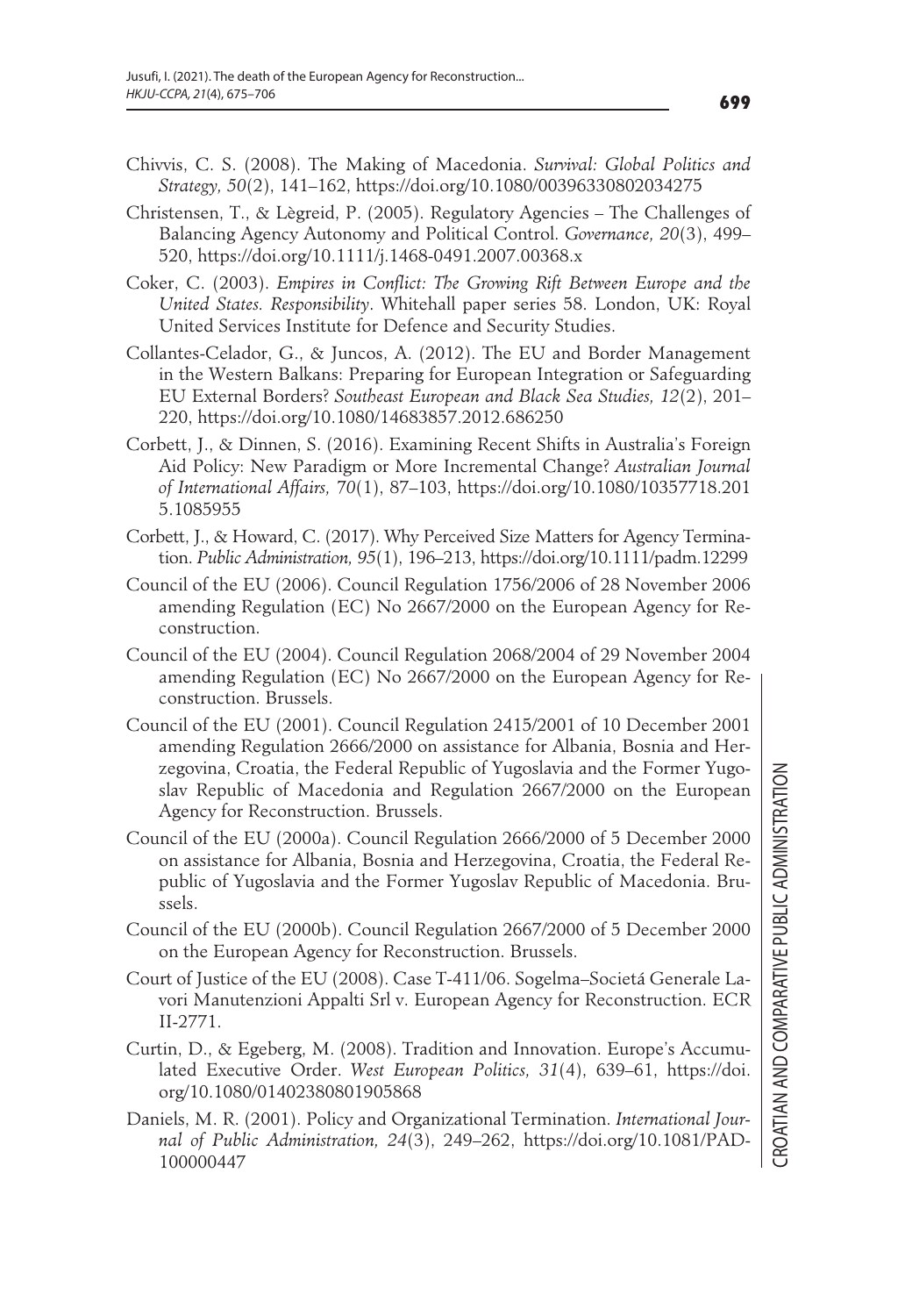- Debre, M. J., & Dijkstra, H. (2021). Institutional Design for a Post-Liberal Order: Why Some International Organizations Live Longer Than Others. *European Journal of International Relations, 27*(1), 311–339, https://doi. org/10.1177%2F1354066120962183
- Dehousse, R. (2008). Delegation of Powers in the European Union: The Need for a Multi-Principals Model. *West European Politics, 31*(4), 789–805, https://doi. org/10.1080/01402380801906072
- deLeon, P. (1997). Afterward: The Once and Future State of Policy Termination. *International Journal of Public Administration, 20*(12), 2195–2212, https://doi. org/10.1080/01900699708525292
- Egeberg, M., & Trondal, J. (2011). EU-Level Agencies: New Executive Centre Formation or Vehicles for National Control? *Journal of European Public Policy, 18*(6), 868–887, https://doi.org/10.1080/13501763.2011.593314
- Eilstrup-Sangiovanni, M. (2021). What Kills International Organisations? When and Why International Organisations Terminate. *European Journal of International Relations, 27*(1), 281–310, https://doi.org/10.1177%2F1354066120932976
- Elgie, R., & McMenamin, I. (2005). Credible Commitment, Political Uncertainty or Policy Complexity? Explaining Variations in the Independence of Non-Majoritarian Institutions in France. *British Journal of Political Science, 35*(3), 531–48, https://doi.org/10.1017/S0007123405000281
- European Agency for Reconstruction (2009). Annual Report 2008. Thessaloniki. Retrieved from https://web.archive.org/web/20060619074253/http://ear.europa.eu/home/default.htm
- European Agency for Reconstruction (2008). Annual Report 2007. Thessaloniki. Retrieved from https://web.archive.org/web/20060619074253/http://ear.europa.eu/home/default.htm.
- European Agency for Reconstruction (2007). Annual Report 2006. Thessaloniki. Retrieved from https://web.archive.org/web/20060619074253/http://ear.europa.eu/home/default.htm
- European Commission (2008). European agencies The way forward. Brussels. Retrieved from https://ec.europa.eu/commission/presscorner/detail/en/ MEMO\_08\_159.
- European Commission (2004). Evaluation of the assistance to Balkan countries under CARDS regulation 2666/2000. Brussels. Retrieved from http://docplayer. net/137201958-Evaluation-of-the-assistance-to-balkan-countries-under-cards-regulation-2666-2000-synthesis-report-volume-iii-annexes-june-2004.html
- European Commission (2002). CARDS Assistance Programme to the Western Balkans, Regional Strategy Paper 2002-2006 with Multi Annual Indicative Programme 2002-2004. Brussels. Retrieved from https://reliefweb.int/report/ albania/cards-assistance-programme-western-balkans-regional-strategy-paper-2002-2006
- European Council (2000). Feira European Council, 19-20 June 2000. Conclusions of the presidency. Retrieved from https://www.europarl.europa.eu/summits/fei1\_en.htm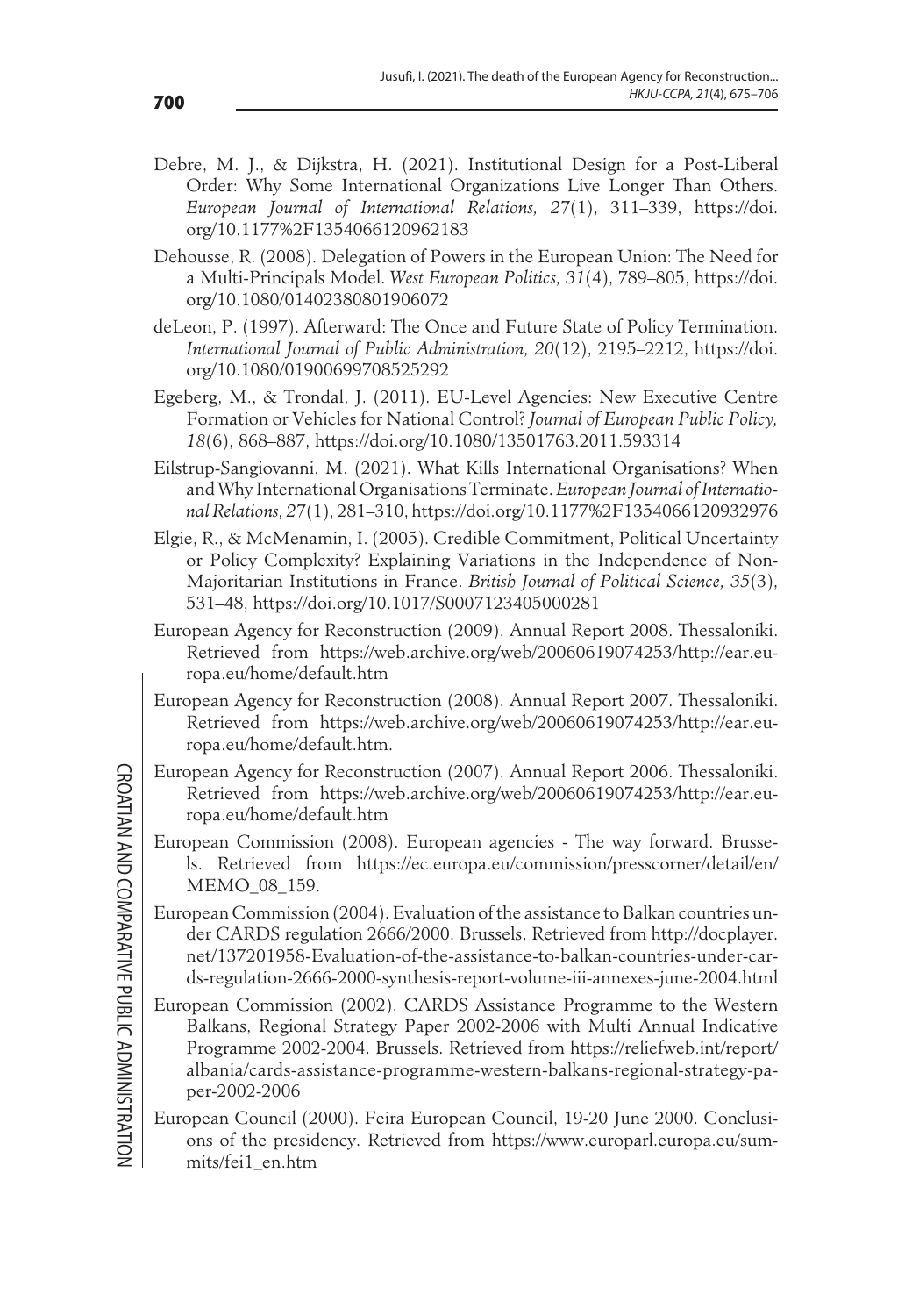- European Court of Auditors (2007). Report on the Commission's Management of the CARDS programme together with the Commission's replies (2007/C 285/01). Brussels. Retrieved from https://eur-lex.europa.eu/legal-content/EN/ TXT/?uri=OJ%3AC%3A2007%3A285%3ATOC
- European Court of Auditors (2001). Report concerning the financial accounts of the European Agency for reconstruction and the implementation of aid for Kosovo for the year 2000, accompanied by the replies of the Commission and of the European Agency for Reconstruction (2001/C 355/01). Brussels. Retrieved from https://eur-lex.europa.eu/legal-content/SL/ ALL/?uri=CELEX:52001TA1213(01)
- European Parliament (2010). Discharge: European Agency for Reconstruction. European Parliament decision of 5 May 2010 on discharge in respect of the implementation of the budget of the European Agency for Reconstruction for the financial year 2008. Retrieved from https://eur-lex.europa.eu/legal-content/EN/ALL/?uri=CELEX:32010B0514
- Fagan, A. (2011). EU Assistance for Civil Society in Kosovo: A Step Too Far for Democracy Promotion? *Democratization, 18*(3), 707–730, https://doi.org/10. 1080/13510347.2011.563119
- Flinders, M. (2004). Distributed Public Governance in the European Union. *Journal of European Public Policy, 11*(3), 520–544, https://doi.org/10.1080/13501 760410001694282
- Friis, L., & Murphy, A. (2000). Turbo-Charged Negotiations: The EU and the Stability Pact for South Eastern Europe. *Journal of European Public Policy, 7*(5), 767–786, https://doi.org/10.1080/13501760010014948
- Gavas, M., Gulrajani, N., & Hart, T. (2015). *Designing the Development Agency of the Future*. Framing paper. London, UK: Overseas Development Institute.
- Georgiadis, G. G. (2008). The Convergence–Divergence Debate Revisited: Framing the Issues. *Southeast European and Black Sea Studies, 8*(4), 313–323, https://doi.org/10.1080/14683850802556343
- Gilmour, J. B., &Lewis, D. E. (2006). Assessing Performance Budgeting at OMB: The Influence of Politics, Performance, and Program Size. *Journal of Public Administration Research and Theory, 16*(2), 169–186, https://doi.org/10.1093/ jopart/muj002
- Golusin, M., Tesic, Z., & Ostojic, A. (2010). The Analysis of the Renewable Energy Production Sector in Serbia. *Renewable and Sustainable Energy Reviews, 14*(5), 1477–1483, https://doi.org/10.1016/j.rser.2010.01.012
- Gorton, M., Lowe, P, Quarrie, S., & Zarić, V. (2010). European Rule Adoption in Central and Eastern Europe: A Comparative Analysis of Agricultural Water Management in Serbia. *Environmental Politics, 19*(4), 578–598, https://doi.org /10.1080/09644016.2010.489713
- Greicevci, L. (2011). EU Actorness in International Affairs: The Case of EU-LEX Mission in Kosovo. *Perspectives on European Politics and Society, 12*(3), 283–303, https://doi.org/10.1080/15705854.2011.596307
- Grillot, S. R. (2010). Guns in the Balkans: Controlling Small Arms and Light Weapons in Seven Western Balkan Countries. *Southeast European and Black Sea Studies, 10*(2), 147–171, https://doi.org/10.1080/14683857.2010.486945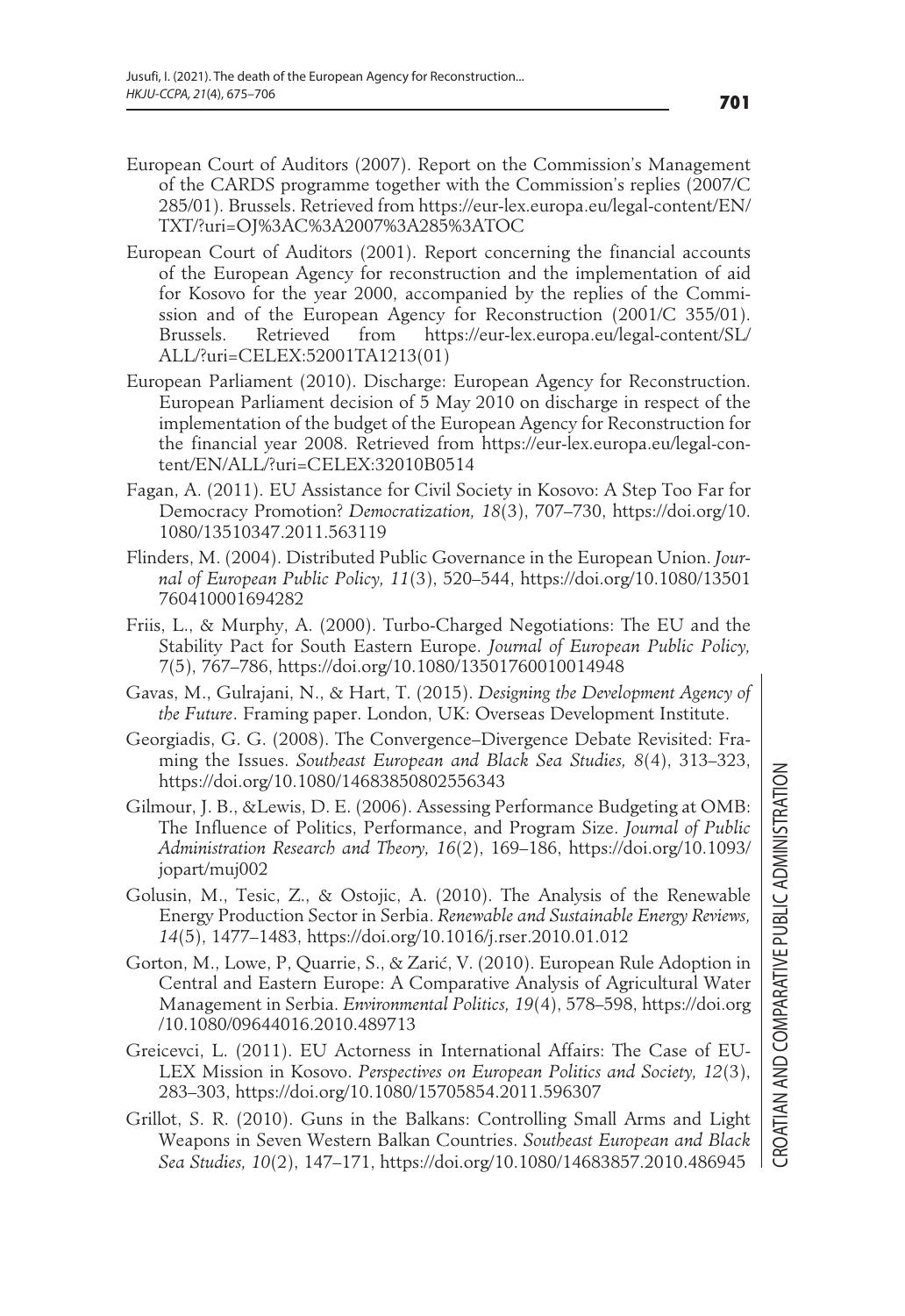- Grimm, S., & Mathis, O. L. (2015). Stability First, Development Second, Democracy Third: The European Union's Policy Towards the Post-Conflict Western Balkans. *Europe-Asia Studies, 67*(6), 916–947, https://doi.org/10.1080/0 9668136.2015.1055237
- Hills, A. (2004). Assumptions, Principles and Strategy. *The Adelphi Papers, 44*(371), 11–40, https://doi.org/10.1080/05679320412331340487
- Jednak, S., Kragulj, D., Bulajic, M., & Pittman, R. (2009). Electricity Reform in Serbia. *Utilities Policy, 17*(1), 125–133, https://doi.org/10.1016/j.jup.2008.02.002
- Jusufi, I. (2018). Aid and Its Impact on Domestic Change: The Case of Police Reforms in Macedonia. *Development Policy Review, 36*(6), 743–758, https:// doi.org/10.1111/dpr.12343
- Keane, R. (2005). The Partnership-Conditionality Binary in the Western Balkans: Promoting Local Ownership for Sustainable Democratic Transition. *Cambridge Review of International Affairs, 18*(2), 247–257, https://doi. org/10.1080/09557570500164678
- Kelemen, R. D. (2002). The Politics of "Eurocratic" Structure and the New European Agencies. *West European Politics, 25*(4), 93–118, https://doi.org/10.1080/713601644
- Kilibarda, K. (2011). Clearing Space: An Anatomy of Urban Renewal, Social Cleansing and Everyday Life in a Belgrade Mahala. *Cambridge Review of International Affairs, 24*(4), 593–612, https://doi.org/10.1080/09557571.2011.630380
- Kirchner, E. (2013). Common Security and Defence Policy Peace Operations in the Western Balkans: Impact and Lessons Learned. *European Security, 22*(1), 36–54, https://doi.org/10.1080/09662839.2012.749865
- Korkea-aho, E. (2016). Better Judicial Review? EU Courts and the Smart Regulation Agenda in Implementing Chemicals Regulation. *Legisprudence, 6*(3), 397–423, https://doi.org/10.5235/17521467.6.3.397
- Kovács, G., Matopoulos, A., & Hayes, O. (2010). A Community Based Approach to Supply Chain Design. *International Journal of Logistics Research and Applications: A Leading Journal of Supply Chain Management, 13*(5), 411–422, https:// doi.org/10.1080/13675567.2010.511609
- Kreher, A. (1997). Agencies in the European Community A Step Towards Administrative Integration in Europe. *Journal of European Public Policy, 4*(2), 225–245, https://doi.org/10.1080/13501769709696340
- Kumkar, L. (2003). Regulatory Choices and Commitment: Challenges for Electricity Market Regulation in Kosovo. *Post-Communist Economies, 15*(1), 91–115, https://doi.org/10.1080/1463137032000058403
- Lim, J. Y. (2021). The Evolution of Research on Organizational Termination. *International Review of Administrative Sciences, 87*(1), 191–207, https://doi. org/10.1177%2F0020852319852663
- Mace, C. (2004). Operation Concordia: Developing a "European" Approach to Crisis Management? *International Peacekeeping, 11*(3), 474–490, https://doi. org/10.1080/1353331042000249055
- Minervini, C. (2002). Housing Reconstruction in Kosovo. *Habitat International 26*(4), 571–590, https://doi.org/10.1016/S0197-3975(02)00026-7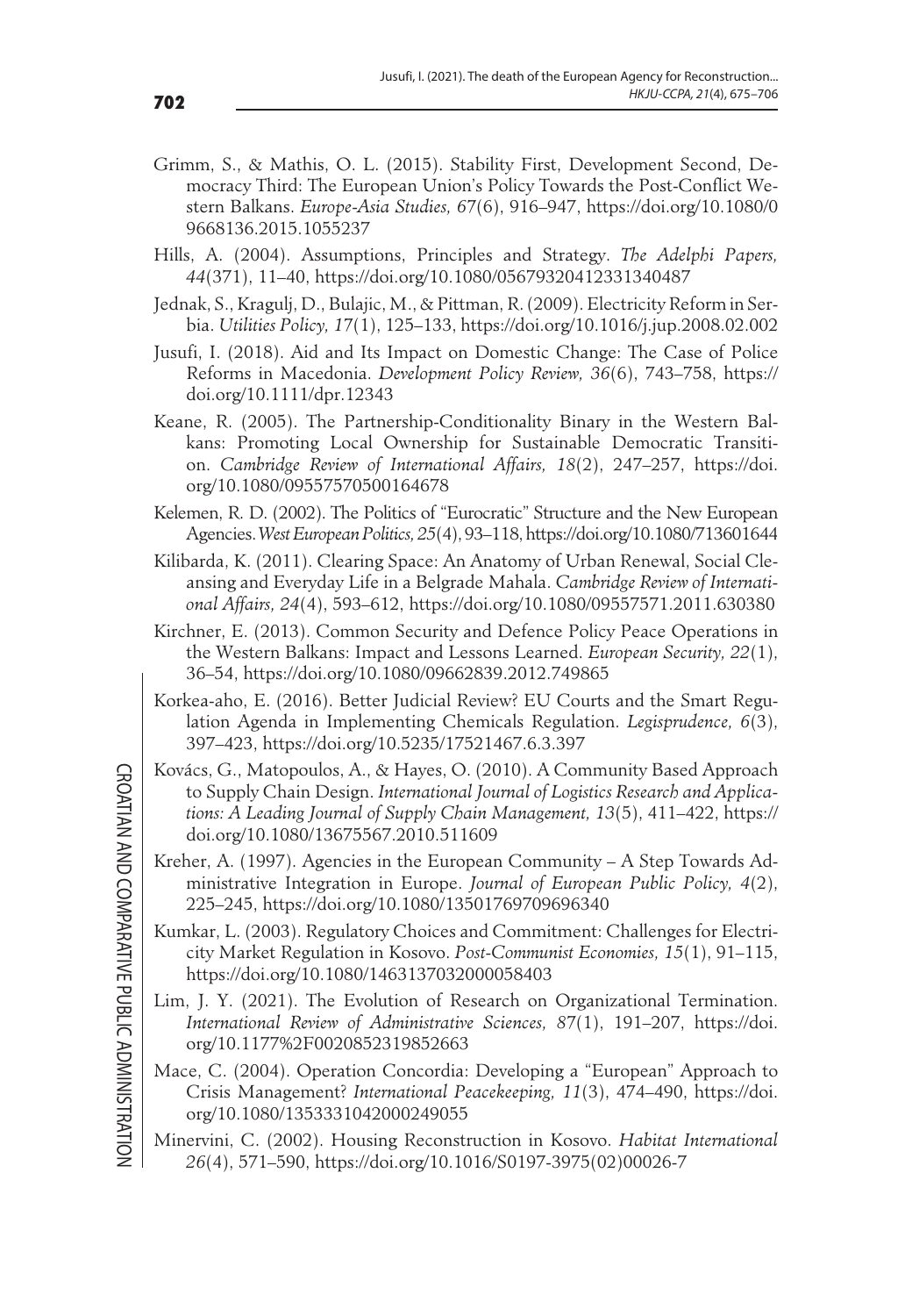- Moldogaziev, T. T., Scott T. A., & Greer, R. A. (2019). Organizational Dissolutions in the Public Sector: An Empirical Analysis of Municipal Utility Water Districts. *Journal of Public Administration Research and Theory, 29*(4), 535–555, https://doi.org/10.1093/jopart/muy081
- Mortensen, P. B., & Green-Pedersen, C. (2015). Institutional Effects of Changes in Political Attention: Explaining Organizational Changes in the Top Bureaucracy. *Journal of Public Administration Research and Theory, 25*(1), 165–189, https://doi.org/10.1093/jopart/muu030
- Nieminen, K. (2006). Review Essay: The Difficult Equation of Long-Term Peace and Post-Conflict Governance. *Security Dialogue, 37*(2), 263–272, https://doi. org/10.1177%2F0967010606066178
- O'Leary, C. (2015). Agency Termination in the UK: What Explains the "Bonfire of the Quangos"? *West European Politics, 38*(6), 1327–1344, https://doi.org/10 .1080/01402382.2015.1010273
- Particip GmbH. (2009). Retrospective Evaluation of CARDS Programmes in Serbia and the Former Yugoslav Republic of Macedonia.
- Pollak, J., &Puntscher, S. R. (2008). European Administration: Centralisation and Fragmentation as Means of Polity-Building? *West European Politics, 31*(4), 771–788, https://doi.org/10.1080/01402380801906064
- Presnall, A. (2009). Which Way the Wind Blows: Democracy Promotion and International Actors in Serbia. *Democratization, 16*(4), 661–681, https://doi. org/10.1080/13510340903083026
- Radeljić, B. (2014). Official Discrepancies: Kosovo Independence and Western European Rhetoric. *Perspectives on European Politics and Society, 15*(4), 431– 444, https://doi.org/10.1080/15705854.2014.893706
- Radovic, I., & Luther, C. A. (2012). From State Controlled to Public Service Broadcasting: Signs of Change in Serbia's RTS Television Newscasts 1989– 2009. *Journal of Broadcasting & Electronic Media, 56*(2), 245–260, https://doi. org/10.1080/08838151.2012.678517
- Ramboll (2009). Evaluation of the EU Decentralised Agencies in 2009: Agency level findings.
- Reliefweb (1999). European Commission task force for Kosovo (TAFKO). Retrieved from https://reliefweb.int/report/serbia/european-commission-task-forcekosovo-tafko.
- Rexha, I., & Kopacek, P. (2010). Electronic Waste Management in Kosovo: An Important Contribution for Stability. Workshop on supplemental ways for improving international stability (SWIIS 2010). Prishtina, Kosovo. 27-29 October 2010.
- Rittberger, B., & Wonka, A. (2011). Introduction: Agency Governance in the European Union. *Journal of European Public Policy, 18*(6), 780–789, https://doi. org/10.1080/13501763.2011.593356
- Roederer-Rynning, C., & Daugbjerg, C. (2010). Power, Learning, or Path Dependency? Investigating the Roots of the European Food Safety Authority. *Public Administration, 88*(2), 315–30, https://doi.org/10.1111/j.1467-9299.2010.01832.x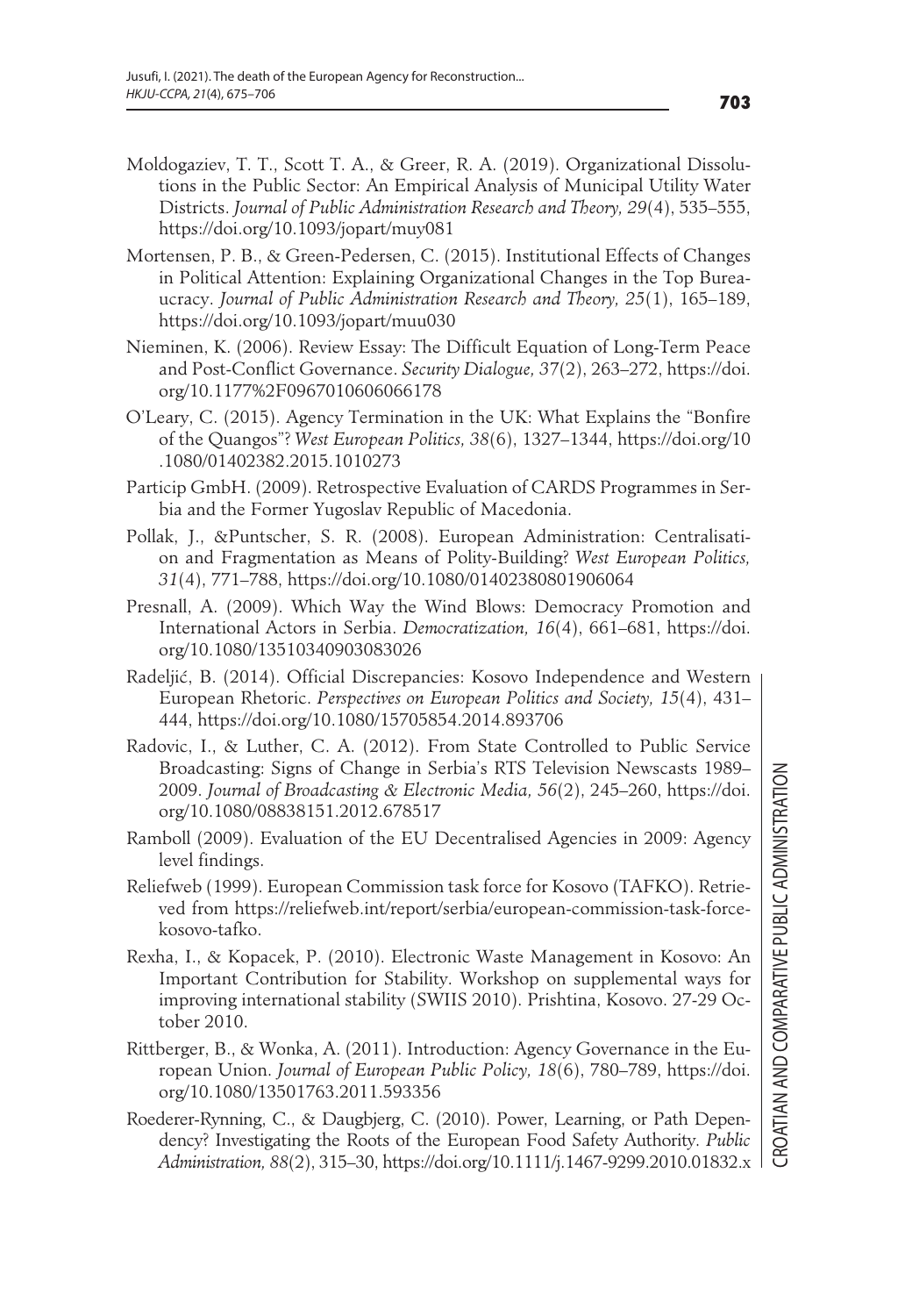- Ryan, B. J. (2009). The EU's Mergent Security-First Agenda: Securing Albania and Montenegro. *Security Dialogue, 40*(3), 311–331, https://doi. org/10.1177%2F0967010609336195
- Simić, S., Šantrić Milićević, M., Matejić, B., Marinković, J., & Adams, O. (2010). Do We Have Primary Health Care Reform? The Story of the Republic of Serbia. *Health Policy, 96*(2), 160–169, https://doi.org/10.1016/j.healthpol.2010.01.015
- Stewart, E. J. (2008). Restoring EU–OSCE Cooperation for Pan-European Conflict Prevention. *Contemporary Security Policy, 29*(2), 266–284, https://doi. org/10.1080/13523260802284126
- Supic, Z., Bjegovic, V., Marinkovic, J., Santric Milicevic, M., & Vasic, V. (2010). Hospital Management Training and Improvement in Managerial Skills: Serbian Experience. *Health Policy, 96*(1), 80–89, https://doi.org/10.1016/j.healthpol.2010.01.002
- Taleski, R. (2009). Electricity Reform in the Republic of Macedonia. *Utilities Policy, 17*(), 88–101, https://doi.org/10.1016/j.jup.2008.02.003
- Tenner, S. (2010). Gast:Arbajterski R:Adio Migration and Media in Serbia. *Telematics and Informatics, 27*(2), 177–181, https://doi.org/10.1016/j.tele.2009.06.003
- Tsoukalis, L. (1999). Economic Aspects of European and Balkan Regional Integration. *The International Spectator: Italian Journal of International Affairs, 34*(4), 41–48, https://doi.org/10.1080/03932729908456887
- Tzifakis, N. (2013). The European Union in Kosovo: Reflecting on the Credibility and Efficiency Deficit. *Problems of Post-Communism, 60*(1), 43–54, https://doi. org/10.2753/PPC1075-8216600104
- Vrbensky, R. (2009). Can Development Prevent Conflict? Integrated Area-Based Development in the Western Balkans. *Conflict, Security & Development, 9*(1), 75-110, https://doi.org/10.1080/14678800802704929
- Wonka, A., & Rittberger, B. (2010). Credibility, Complexity and Uncertainty: Explaining the Institutional Independence of 29 EU Agencies. *West European Politics, 33*(4), 730–752, https://doi.org/10.1080/01402381003794597

**CROATIAN AND COMPARATIVE PUBLIC ADMINISTRATION** CROATIAN AND COMPARATIVE PUBLIC ADMINISTRATION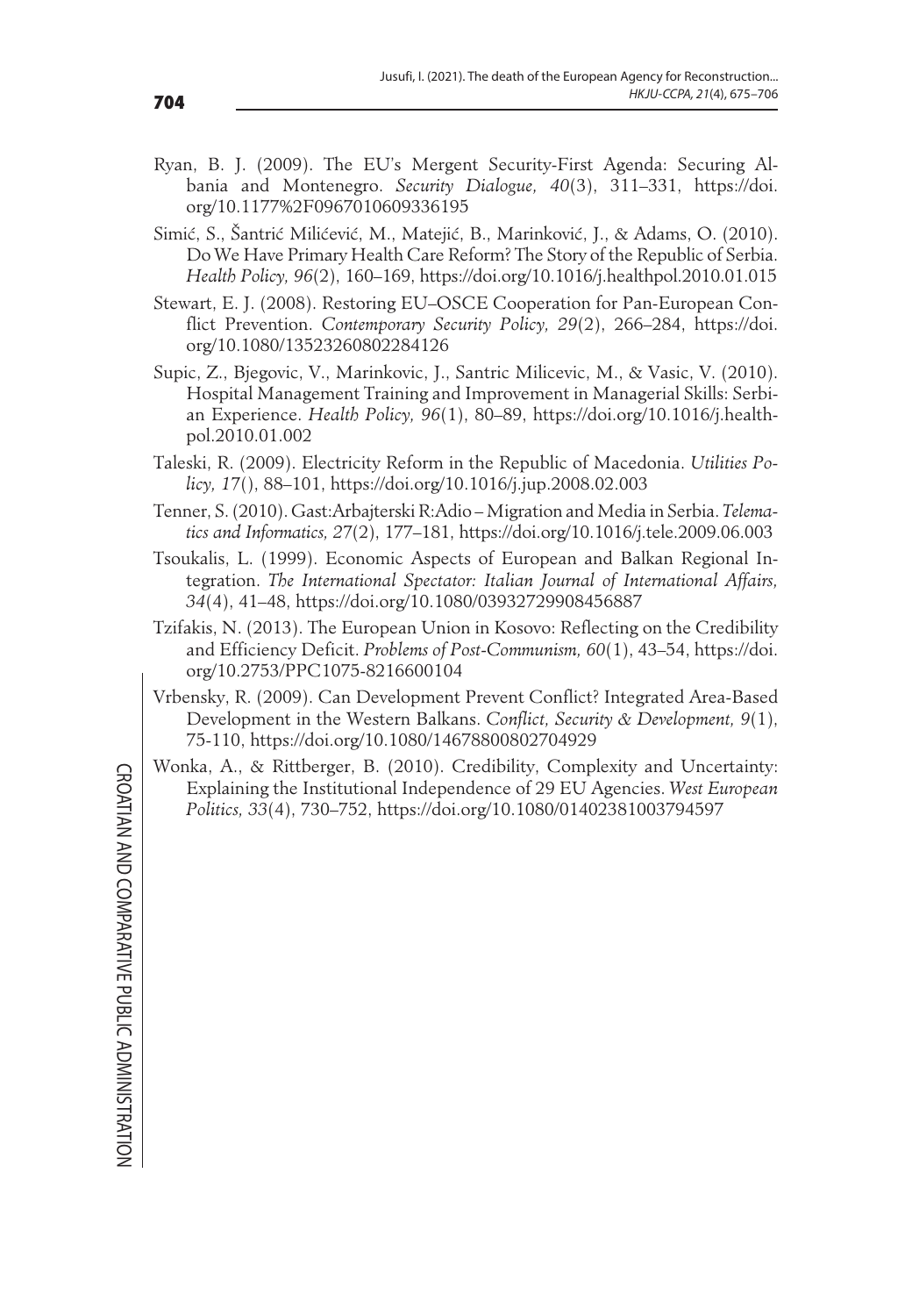#### *THE DEATH OF THE EUROPEAN AGENCY FOR RECONSTRUCTION: A PECULIAR CASE OF TERMINATION OF THE AGENCIES OF THE EUROPEAN UNION*

#### *Summary*

*Almost each EU member states hosts an EU agency that deals with some issues related to acquis communautaire. From many issues as regards the work and functioning of the EU agencies, the issue of their institutional design is an important aspect to consider. In this context, various changes have been observed in the operations of the EU agencies. The European Agency for Reconstruction (EAR), an EU agency that managed the EU aid to the Western Balkans from 2000 to 2008, proved to be an efficient and effective agency in delivering aid, considering the EU's cumbersome procedures for contracting and disbursement of the aid. However, the EAR was closed in 2008 despite its successful record. Thus, it is important to consider the case of the EAR and institutional design it offered. By examining the EAR, the paper assesses its structure and operations as a particular institutional design. The paper provides a picture of a comparative model of the EAR in the framework of current EU agencies and their operations. It addresses a set of questions that occupy scholarly work as regards the EU agencies. The paper provides explanations to account for the reasons of the establishment, closure and institutional design of the EAR. The EAR as an EU agency operating in the field of aid management showed some level of independence. Thus, the paper finds evidence that politicization of aid had an impact on the de facto independence of the EAR. While the EAR had autonomy and independence, the way this agency was designed guaranteed the Council and the Commission an important role in the direct control of how the EAR performed its tasks.* 

Keywords: *EU, agencies, European Agency for Reconstruction, institutional termination, Western Balkans*